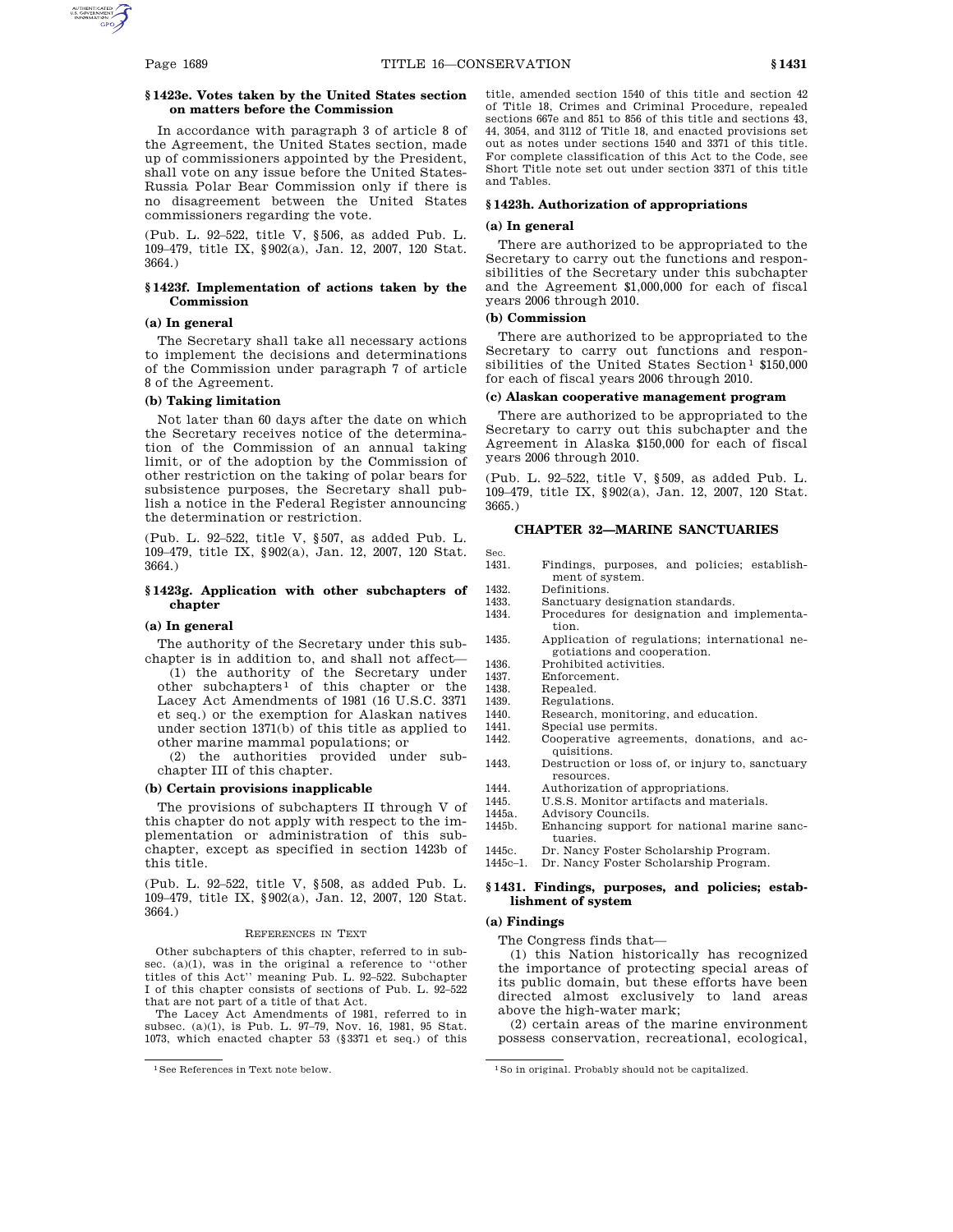historical, scientific, educational, cultural, archeological, or esthetic qualities which give them special national, and in some cases international, significance;

(3) while the need to control the effects of particular activities has led to enactment of resource-specific legislation, these laws cannot in all cases provide a coordinated and comprehensive approach to the conservation and management of special areas of the marine environment; and

(4) a Federal program which establishes areas of the marine environment which have special conservation, recreational, ecological, historical, cultural, archeological, scientific, educational, or esthetic qualities as national marine sanctuaries managed as the National Marine Sanctuary System will—

(A) improve the conservation, understanding, management, and wise and sustainable use of marine resources;

(B) enhance public awareness, understanding, and appreciation of the marine environment; and

(C) maintain for future generations the habitat, and ecological services, of the natural assemblage of living resources that inhabit these areas.

### **(b) Purposes and policies**

The purposes and policies of this chapter are— (1) to identify and designate as national marine sanctuaries areas of the marine environment which are of special national significance and to manage these areas as the National Marine Sanctuary System;

(2) to provide authority for comprehensive and coordinated conservation and management of these marine areas, and activities affecting them, in a manner which complements existing regulatory authorities;

(3) to maintain the natural biological communities in the national marine sanctuaries, and to protect, and, where appropriate, restore and enhance natural habitats, populations, and ecological processes;

(4) to enhance public awareness, understanding, appreciation, and wise and sustainable use of the marine environment, and the natural, historical, cultural, and archeological resources of the National Marine Sanctuary System;

(5) to support, promote, and coordinate scientific research on, and long-term monitoring of, the resources of these marine areas;

(6) to facilitate to the extent compatible with the primary objective of resource protection, all public and private uses of the resources of these marine areas not prohibited pursuant to other authorities;

(7) to develop and implement coordinated plans for the protection and management of these areas with appropriate Federal agencies, State and local governments, Native American tribes and organizations, international organizations, and other public and private interests concerned with the continuing health and resilience of these marine areas;

(8) to create models of, and incentives for, ways to conserve and manage these areas, including the application of innovative management techniques; and

(9) to cooperate with global programs encouraging conservation of marine resources.

### **(c) Establishment of system**

There is established the National Marine Sanctuary System, which shall consist of national marine sanctuaries designated by the Secretary in accordance with this chapter.

(Pub. L. 92–532, title III, §301, Oct. 23, 1972, 86 Stat. 1061; Pub. L. 96–332, §1, Aug. 29, 1980, 94 Stat. 1057; Pub. L. 98–498, title I, §102, Oct. 19, 1984, 98 Stat. 2296; Pub. L. 102–587, title II, §2101, Nov. 4, 1992, 106 Stat. 5039; Pub. L. 104–283, §9(a), Oct. 11, 1996, 110 Stat. 3367; Pub. L. 106–513, §3, Nov. 13, 2000, 114 Stat. 2381.)

#### AMENDMENTS

2000—Pub. L. 106–513, §3(a), inserted ''; establishment of system'' at end of section catchline.

Subsec. (a)(2). Pub. L. 106–513, §3(b)(1), substituted ''scientific, educational, cultural, archeological, or esthetic'' for ''research, educational, or esthetic''.

Subsec. (a)(3). Pub. L. 106–513, §3(b)(2), inserted ''and'' at end.

Subsec. (a)(4) to (6). Pub. L. 106–513, §3(b)(3), added par. (4) and struck out former pars. (4) to (6) which read as follows:

''(4) a Federal program which identifies special areas of the marine environment will contribute positively to marine resources conservation, research, and management;

''(5) such a Federal program will also serve to enhance public awareness, understanding, appreciation, and wise use of the marine environment; and

''(6) protection of these special areas can contribute to maintaining a natural assemblage of living resources for future generations.''

Subsec. (b)(1). Pub. L. 106-513,  $\S3(c)(1)$ , substituted ''significance and to manage these areas as the National Marine Sanctuary System;'' for ''significance;''.

Subsec. (b)(3). Pub. L. 106–513, §3(c)(2), (4), added par. (3) and struck out former par. (3) which read as follows: ''to support, promote, and coordinate scientific research on, and monitoring of, the resources of these marine areas, especially long-term monitoring and research of these areas;"

Subsec. (b)(4). Pub. L. 106–513, §3(c)(2), (4), added par. (4) and struck out former par. (4) which read as follows: ''to enhance public awareness, understanding, appreciation, and wise use of the marine environment;

Subsec. (b)(5) to (7). Pub. L. 106–513, §3(c)(3), (4), added par. (5) and redesignated former pars. (5) and (6) as (6) and (7), respectively. Former par. (7) redesignated (8).

Subsec. (b)(8). Pub. L. 106–513, §3(c)(3), (5), redesignated par. (7) as (8) and substituted ''areas, including the application of innovative management techniques; and'' for ''areas;''. Former par. (8) redesignated (9).

Subsec. (b)(9). Pub. L. 106–513, §3(c)(2), (3), (6), redesignated par. (8) as (9), substituted a period for "; and" and struck out former par. (9) which read as follows: ''to maintain, restore, and enhance living resources by providing places for species that depend upon these marine areas to survive and propagate.''

Subsec. (c). Pub. L. 106–513, §3(d), added subsec. (c). 1996—Subsec. (b)(2). Pub. L. 104–283 substituted a semicolon for a period at end.

1992—Subsec. (a)(2). Pub. L. 102–587, §2101(a)(1), inserted '', and in some cases international,'' after ''national''.

Subsec. (a)(4). Pub. L.  $102-587$ ,  $$2101(a)(2)$ , inserted, research," after "conservation" and struck out after "conservation" and struck out "and" at end.

Subsec. (a)(6). Pub. L. 102–587, §2101(a)(3), (4), added par. (6).

Subsec. (b). Pub. L. 102–587, §2101(b), amended subsec. (b) generally. Prior to amendment, subsec. (b) read as follows: ''The purposes and policies of this chapter are—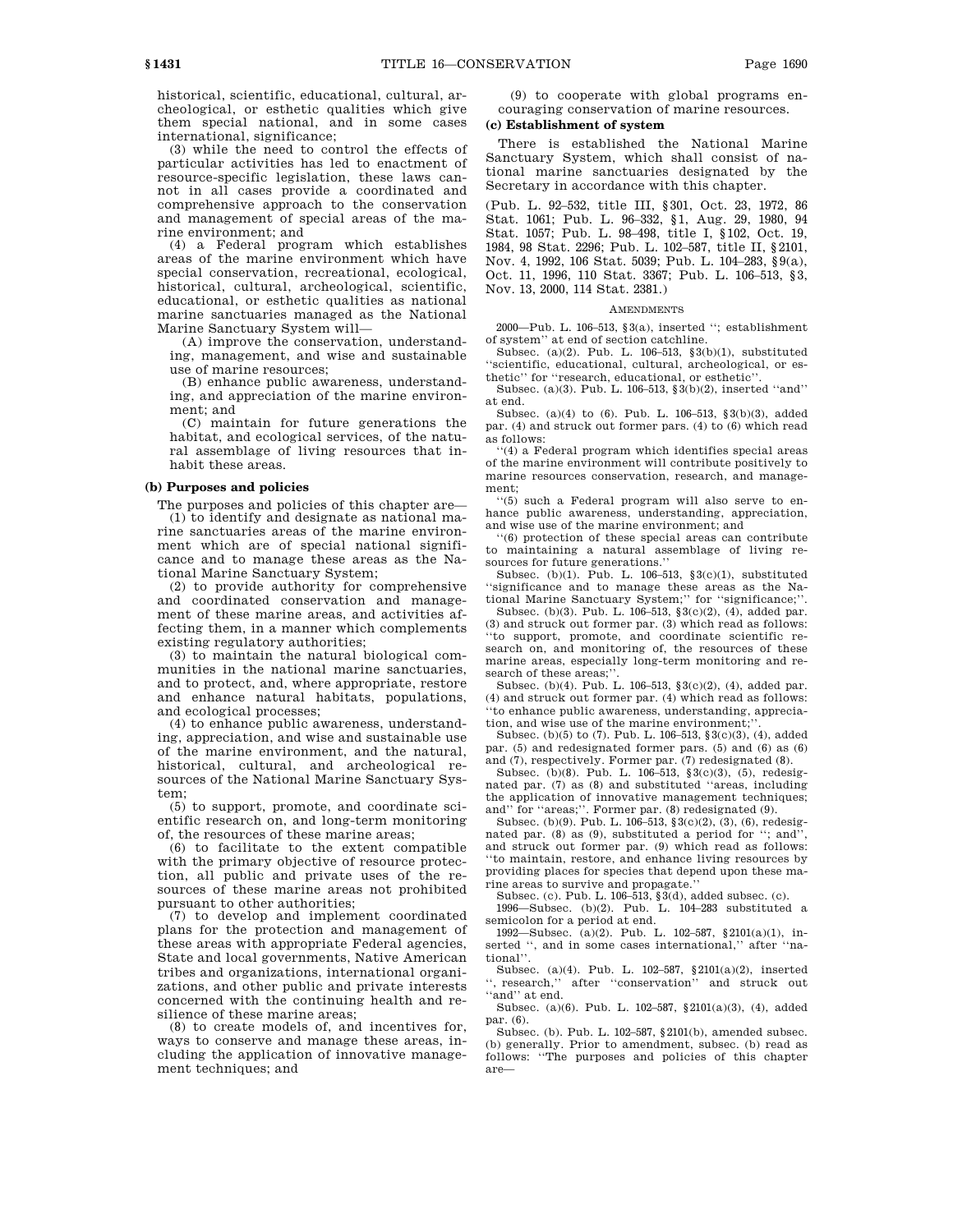''(1) to identify areas of the marine environment of special national significance due to their resource or human-use values;

''(2) to provide authority for comprehensive and coordinated conservation and management of these marine areas that will complement existing regulatory authorities;

''(3) to support, promote, and coordinate scientific research on, and monitoring of, the resources of these marine areas;

''(4) to enhance public awareness, understanding, appreciation, and wise use of the marine environment; and

 $\lq\lq(5)$  to facilitate, to the extent compatible with the primary objective of resource protection, all public and private uses of the resources of these marine areas not prohibited pursuant to other authorities.'' 1984—Pub. L. 98–498 amended section generally, sub-

stituting provisions relating to Congressional declaration of findings, purposes and policies for provisions defining ''Secretary'' and ''State''. See section 1432 of this title.

1980—Pub. L. 96–332 inserted provisions defining ''State''.

#### SHORT TITLE OF 2000 AMENDMENT

Pub. L. 106–513, §1, Nov. 13, 2000, 114 Stat. 2381, provided that: ''This Act [enacting section 1445c of this title and amending this section and sections 1432 to 1434, 1436, 1437, and 1439 to 1445b of this title] may be cited as the 'National Marine Sanctuaries Amendments Act of 2000'.''

#### SHORT TITLE OF 1996 AMENDMENT

Pub. L. 104–283, §1, Oct. 11, 1996, 110 Stat. 3363, provided that: ''This Act [amending this section and sections 1432, 1434, 1437, 1442, 1443, 1444, 1445a, and 1445b of this title, renumbering provisions set out as a note under section 1442 of this title as section 1445b of this title, enacting provisions set out as notes under this section and sections 1433 and 1445 of this title, and amending provisions set out as a note under section 1433 of this title] may be cited as the 'National Marine Sanctuaries Preservation Act'.''

#### SHORT TITLE OF 1992 AMENDMENT

Pub. L. 102–587, §1, Nov. 4, 1992, 106 Stat. 5039, provided that: ''This Act [see Tables for classification] may be cited as the 'Oceans Act of 1992'.''

Pub. L. 102–587, title II, §2001, Nov. 4, 1992, 106 Stat. 5039, provided that: ''This title [enacting section 1445a of this title, amending this section and sections 1432 to 1437, 1440, 1442 to 1444, 1452 to 1456b, and 1458 to 1462 of this title, enacting provisions set out as notes under this section and sections 1433, 1442, and 1445 of this title, and amending provisions set out as a note under section 1433 of this title] may be cited as the 'National Marine Sanctuaries Program Amendments Act of 1992'.''

### SHORT TITLE OF 1984 AMENDMENT

Pub. L. 98–498, title I, §101, Oct. 19, 1984, 98 Stat. 2296, provided that: ''This title [enacting sections 1435 to 1439 of this title and amending this section and sections 1432 to 1434 of this title] may be cited as the 'Marine Sanctuaries Amendments of 1984'.''

#### SHORT TITLE

Pub. L. 92–532, title III, §317, formerly §316, as added by Pub. L. 102–587, title II, §2112, Nov. 4, 1992, 106 Stat. 5047; renumbered §317 of title III, Pub. L. 104–283, §§6(a), 9(f), Oct. 11, 1996, 110 Stat. 3364, 3368; amended Pub. L. 106–562, title III, §307(b), Dec. 23, 2000, 114 Stat. 2807, provided that: ''This title [enacting this chapter] may be cited as the 'National Marine Sanctuaries Act'.'

#### SAFE VESSEL OPERATION IN THE GREAT LAKES

Pub. L. 113–281, title VI, §610, Dec. 18, 2014, 128 Stat. 3064, as amended by Pub. L. 114–120, title VI, §602(1), Feb. 8, 2016, 130 Stat. 79, provided that: ''The Secretary of the department in which the Coast Guard is operating and the Administrator of the Environmental Protection Agency may not prohibit a vessel operating within the boundaries of any national marine sanctuary that preserves shipwrecks or maritime heritage in the Great Lakes from taking up or discharging ballast water to allow for safe and efficient vessel operation if the uptake or discharge meets all Federal and State ballast water management requirements that would apply if the area were not a marine sanctuary, unless the designation documents for such sanctuary do not allow taking up or discharging ballast water in such sanctuary.''

### CONGRESSIONAL FINDINGS, POLICY, AND DECLARATION OF PURPOSE

For statement of Congressional findings, policy, and declaration of purpose of Pub. L. 92–532 which enacted this chapter and chapter 27 of Title 33, Navigation and Navigable Waters, see section 1401 of Title 33.

#### ENVIRONMENTAL EFFECTS ABROAD OF MAJOR FEDERAL ACTIONS

For provisions relating to environmental effects abroad of major federal actions, see Ex. Ord. No. 12114, Jan. 4, 1979, 44 F.R. 1957, set out as a note under section 4321 of Title 42, The Public Health and Welfare.

### FEDERAL COMPLIANCE WITH POLLUTION CONTROL STANDARDS

For provisions relating to the responsibility of the head of each Executive agency for compliance with applicable pollution control standards, see Ex. Ord. No. 12088, Oct. 13, 1978, 43 F.R. 47707, set out as a note under section 4321 of Title 42, The Public Health and Welfare.

# PREVENTION, CONTROL, AND ABATEMENT OF

ENVIRONMENTAL POLLUTION AT FEDERAL FACILITIES

Ex. Ord. No. 11752, Dec. 17, 1973, 38 F.R. 34793, set out as a note under section 4331 of Title 42, The Public Health and Welfare, which related to the prevention, control, and abatement of environmental pollution at Federal facilities, was revoked by Ex. Ord. No. 12088, Oct. 13, 1978, 43 F.R. 47707, set out as a note under section 4321 of Title 42.

### EX. ORD. NO. 13158. MARINE PROTECTED AREAS

Ex. Ord. No. 13158, May 26, 2000, 65 F.R. 34909, provided:

By the authority vested in me as President by the Constitution and the laws of the United States of America and in furtherance of the purposes of the National Marine Sanctuaries Act (16 U.S.C. 1431 *et seq*.), National Wildlife Refuge System Administration Act of 1966 (16 U.S.C. 668dd-ee) [16 U.S.C. 668dd–668ee], National Park Service Organic Act ([former] 16 U.S.C. 1 *et seq*.) [see 18 U.S.C. 1865(a), 54 U.S.C. 100101(a), 100301 et seq., 100751(a), 100752, 100753, 102101], National Historic Preservation Act ([former] 16 U.S.C. 470 *et seq*.) [see 54 U.S.C. 300101 et seq.], Wilderness Act (16 U.S.C. 1131 *et seq*.), Magnuson-Stevens Fishery Conservation and Management Act (16 U.S.C. 1801 *et seq*.), Coastal Zone Management Act [of 1972] (16 U.S.C. 1451 *et seq*.), Endangered Species Act of 1973 (16 U.S.C. 1531 *et seq*.), Marine Mammal Protection Act [of 1972] (16 U.S.C. 1362 [1361] *et seq*.), Clean Water Act of 1977 (33 U.S.C. 1251 *et seq*.), National Environmental Policy Act [of 1969], as amended (42 U.S.C. 4321 *et seq*.), Outer Continental Shelf Lands Act (42 [43] U.S.C. 1331 *et seq*.), and other pertinent statutes, it is ordered as follows:

SECTION 1. *Purpose*. This Executive Order will help protect the significant natural and cultural resources within the marine environment for the benefit of present and future generations by strengthening and expanding the Nation's system of marine protected areas (MPAs). An expanded and strengthened comprehensive system of marine protected areas throughout the marine environment would enhance the conserva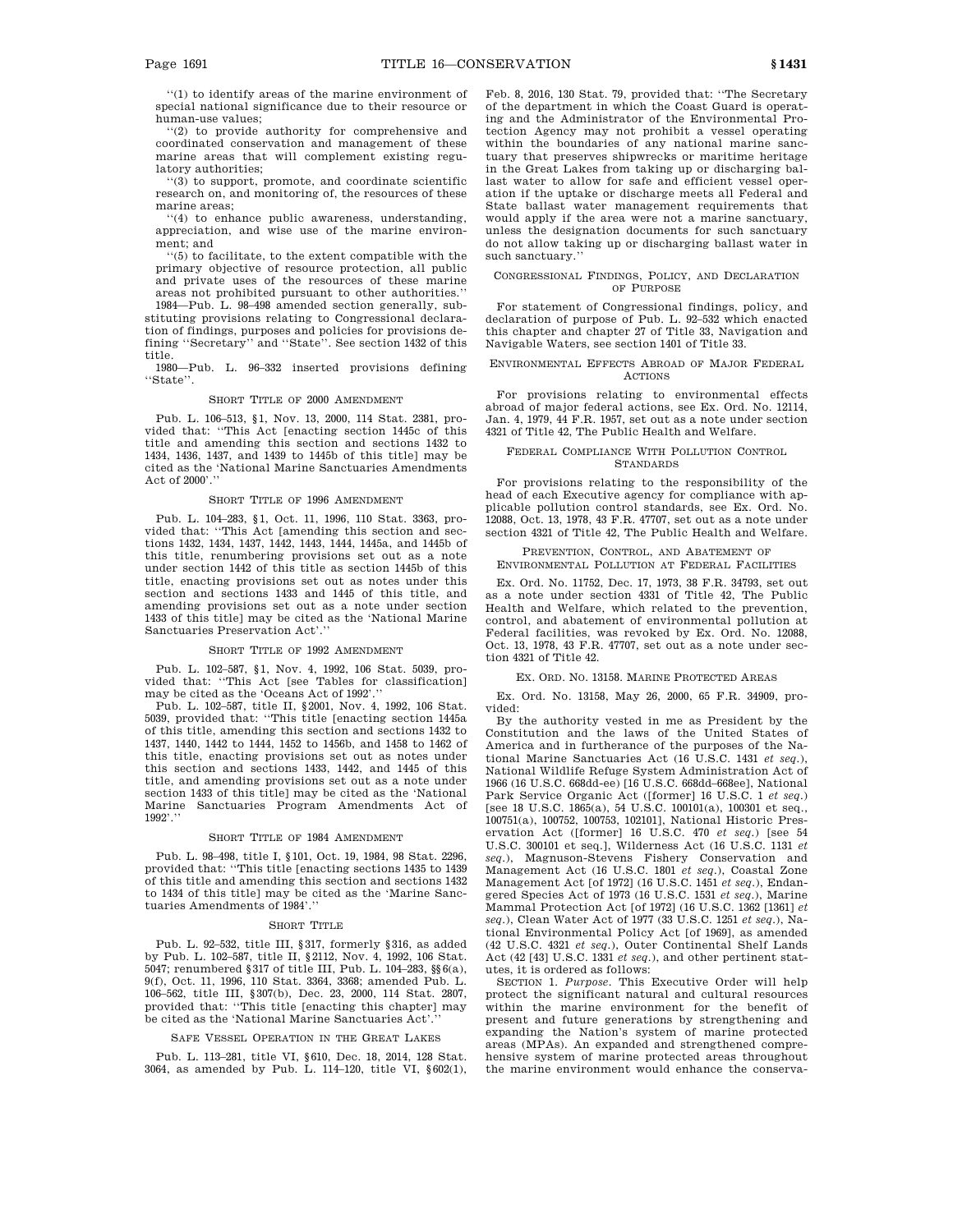tion of our Nation's natural and cultural marine heritage and the ecologically and economically sustainable use of the marine environment for future generations. To this end, the purpose of this order is to, consistent with domestic and international law: (a) strengthen the management, protection, and conservation of existing marine protected areas and establish new or expanded

MPAs; (b) develop a scientifically based, comprehensive national system of MPAs representing diverse U.S. marine ecosystems, and the Nation's natural and cultural resources; and (c) avoid causing harm to MPAs through

federally conducted, approved, or funded activities. SEC. 2. *Definitions*. For the purposes of this order: (a) ''Marine protected area'' means any area of the marine environment that has been reserved by Federal, State, territorial, tribal, or local laws or regulations to provide lasting protection for part or all of the natural and cultural resources therein.

(b) ''Marine environment'' means those areas of coastal and ocean waters, the Great Lakes and their connecting waters, and submerged lands thereunder, over which the United States exercises jurisdiction,

consistent with international law. (c) The term ''United States'' includes the several States, the District of Columbia, the Commonwealth of Puerto Rico, the Virgin Islands of the United States, American Samoa, Guam, and the Commonwealth of the Northern Mariana Islands.

SEC. 3. *MPA Establishment, Protection, and Management*. Each Federal agency whose authorities provide for the establishment or management of MPAs shall take appropriate actions to enhance or expand protection of existing MPAs and establish or recommend, as appropriate, new MPAs. Agencies implementing this section shall consult with the agencies identified in subsection 4(a) of this order, consistent with existing requirements.

SEC. 4. *National System of MPAs*. (a) To the extent permitted by law and subject to the availability of appropriations, the Department of Commerce and the Department of the Interior, in consultation with the Department of Defense, the Department of State, the United States Agency for International Development, the Department of Transportation, the Environmental Protection Agency, the National Science Foundation, and other pertinent Federal agencies shall develop a national system of MPAs. They shall coordinate and share information, tools, and strategies, and provide guidance to enable and encourage the use of the following in the exercise of each agency's respective authorities to further enhance and expand protection of existing MPAs and to establish or recommend new MPAs, as appropriate:

(1) science-based identification and prioritization of natural and cultural resources for additional protection;

(2) integrated assessments of ecological linkages among MPAs, including ecological reserves in which consumptive uses of resources are prohibited, to provide synergistic benefits;

(3) a biological assessment of the minimum area where consumptive uses would be prohibited that is necessary to preserve representative habitats in different geographic areas of the marine environment;

(4) an assessment of threats and gaps in levels of protection currently afforded to natural and cultural resources, as appropriate; (5) practical, science-based criteria and protocols for

monitoring and evaluating the effectiveness of MPAs;

(6) identification of emerging threats and user conflicts affecting MPAs and appropriate, practical, and equitable management solutions, including effective enforcement strategies, to eliminate or reduce such threats and conflicts;

(7) assessment of the economic effects of the preferred management solutions; and

(8) identification of opportunities to improve linkages with, and technical assistance to, international

marine protected area programs. (b) In carrying out the requirements of section 4 of this order, the Department of Commerce and the Department of the Interior shall consult with those States that contain portions of the marine environment, the Commonwealth of Puerto Rico, the Virgin Islands of the United States, American Samoa, Guam, and the Commonwealth of the Northern Mariana Islands, tribes, Regional Fishery Management Councils, and other entities, as appropriate, to promote coordination of Federal, State, territorial, and tribal actions to establish and manage MPAs.

(c) In carrying out the requirements of this section, the Department of Commerce and the Department of the Interior shall seek the expert advice and recommendations of non-Federal scientists, resource managers, and other interested persons and organizations through a Marine Protected Area Federal Advisory Committee. The Committee shall be established by the Department of Commerce.

(d) The Secretary of Commerce and the Secretary of the Interior shall establish and jointly manage a website for information on MPAs and Federal agency reports required by this order. They shall also publish and maintain a list of MPAs that meet the definition of MPA for the purposes of this order.

(e) The Department of Commerce's National Oceanic and Atmospheric Administration shall establish a Marine Protected Area Center to carry out, in cooperation with the Department of the Interior, the requirements of subsection 4(a) of this order, coordinate the website established pursuant to subsection 4(d) of this order, and partner with governmental and nongovernmental entities to conduct necessary research, analysis, and exploration. The goal of the MPA Center shall be, in cooperation with the Department of the Interior, to develop a framework for a national system of MPAs, and to provide Federal, State, territorial, tribal, and local governments with the information, technologies, and strategies to support the system. This national system framework and the work of the MPA Center is intended to support, not interfere with, agencies' independent exercise of their own existing authorities.

(f) To better protect beaches, coasts, and the marine environment from pollution, the Environmental Protection Agency (EPA), relying upon existing Clean Water Act [33 U.S.C. 1251 et seq.] authorities, shall expeditiously propose new science-based regulations, as necessary, to ensure appropriate levels of protection for the marine environment. Such regulations may include the identification of areas that warrant additional pollution protections and the enhancement of marine water quality standards. The EPA shall consult with the Federal agencies identified in subsection 4(a) of this order, States, territories, tribes, and the public in the development of such new regulations.

SEC. 5. *Agency Responsibilities*. Each Federal agency whose actions affect the natural or cultural resources that are protected by an MPA shall identify such actions. To the extent permitted by law and to the maximum extent practicable, each Federal agency, in taking such actions, shall avoid harm to the natural and cultural resources that are protected by an MPA. In implementing this section, each Federal agency shall refer to the MPAs identified under subsection 4(d) of this order.

SEC. 6. *Accountability*. Each Federal agency that is required to take actions under this order shall prepare and make public annually a concise description of actions taken by it in the previous year to implement the order, including a description of written comments by any person or organization stating that the agency has not complied with this order and a response to such comments by the agency.

SEC. 7. *International Law*. Federal agencies taking actions pursuant to this Executive Order must act in accordance with international law and with Presidential Proclamation 5928 of December 27, 1988, on the Territorial Sea of the United States of America [43 U.S.C. 1331 note], Presidential Proclamation 5030 of March 10, 1983, on the Exclusive Economic Zone of the United States of America [16 U.S.C. 1453 note], and Presidential Proclamation 7219 of September 2, 1999, on the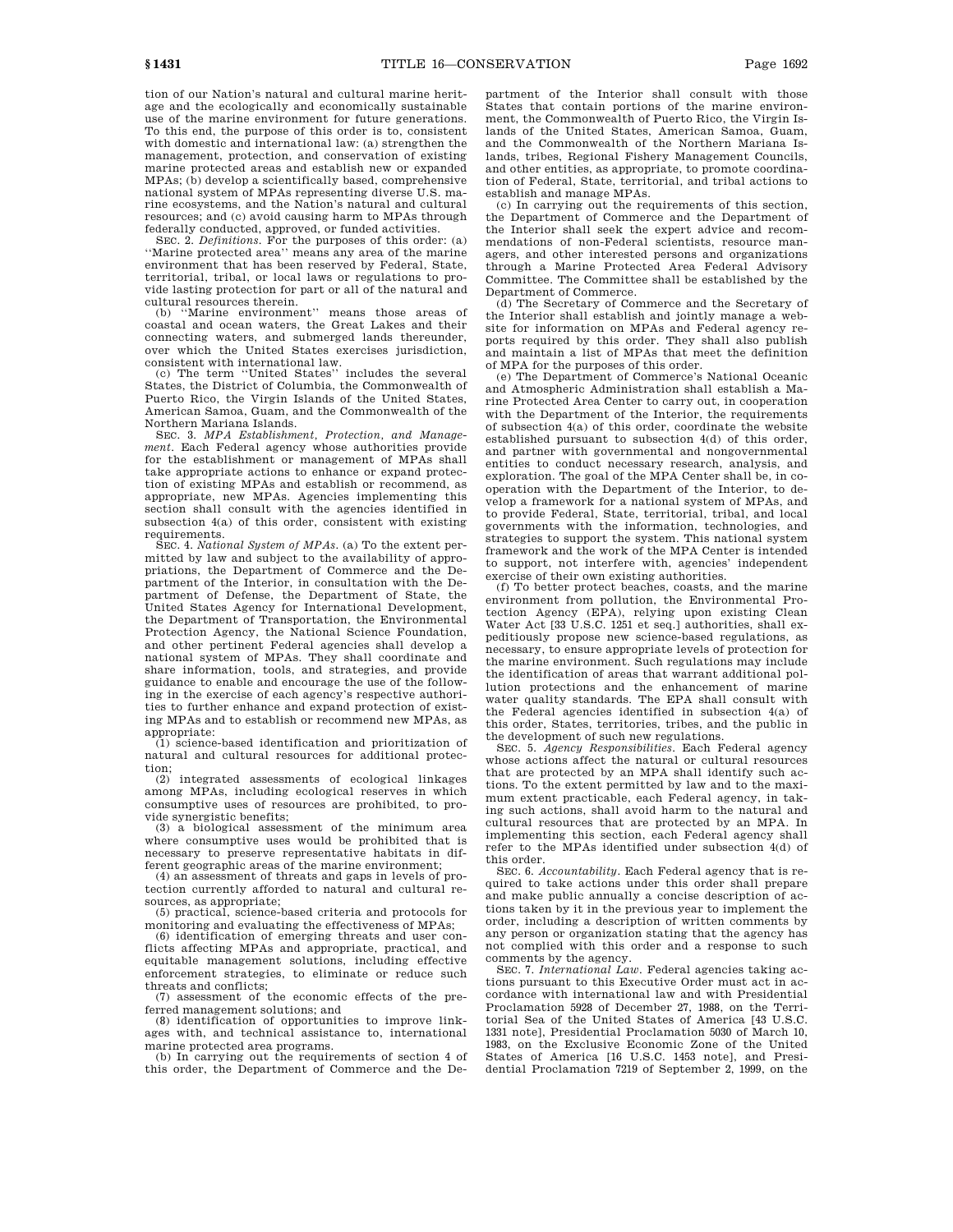Contiguous Zone of the United States [43 U.S.C. 1331 note].

SEC. 8. *General*. (a) Nothing in this order shall be construed as altering existing authorities regarding the establishment of Federal MPAs in areas of the marine environment subject to the jurisdiction and control of States, the District of Columbia, the Commonwealth of Puerto Rico, the Virgin Islands of the United States, American Samoa, Guam, the Commonwealth of the Northern Mariana Islands, and Indian tribes.

(b) This order does not diminish, affect, or abrogate Indian treaty rights or United States trust responsibilities to Indian tribes.

(c) This order does not create any right or benefit, substantive or procedural, enforceable in law or equity by a party against the United States, its agencies, its officers, or any person.

WILLIAM J. CLINTON.

### EXTENSION OF TERM OF MARINE PROTECTED AREAS FEDERAL ADVISORY COMMITTEE

Term of Marine Protected Areas Federal Advisory Committee extended until Sept. 30, 2019, by Ex. Ord. No. 13811, Sept. 29, 2017, 82 F.R. 46363, set out as a note under section 14 of the Federal Advisory Committee Act in the Appendix to Title 5, Government Organization and Employees.

Previous extension of term of Marine Protected Areas Federal Advisory Committee was contained in the following prior Executive Order:

Ex. Ord. No. 13708, Sept. 30, 2015, 80 F.R. 60271, extended term until Sept. 30, 2017.

### **§ 1432. Definitions**

As used in this chapter, the term—

(1) ''draft management plan'' means the plan described in section  $1434(a)(1)(C)(v)^1$  of this title;

(2) ''Magnuson-Stevens Act'' means the Magnuson-Stevens Fishery Conservation and Management Act (16 U.S.C. 1801 et seq.);

(3) ''marine environment'' means those areas of coastal and ocean waters, the Great Lakes and their connecting waters, and submerged lands over which the United States exercises jurisdiction, including the exclusive economic zone, consistent with international law;

(4) ''Secretary'' means the Secretary of Commerce;

(5) ''State'' means each of the several States, the District of Columbia, the Commonwealth of Puerto Rico, the Commonwealth of the Northern Mariana Islands, American Samoa, the Virgin Islands, Guam, and any other commonwealth, territory, or possession of the United States;

(6) ''damages'' includes—

(A) compensation for—

(i)(I) the cost of replacing, restoring, or acquiring the equivalent of a sanctuary resource; and

(II) the value of the lost use of a sanctuary resource pending its restoration or replacement or the acquisition of an equivalent sanctuary resource; or

(ii) the value of a sanctuary resource if the sanctuary resource cannot be restored or replaced or if the equivalent of such resource cannot be acquired;

(B) the cost of damage assessments under section 1443(b)(2) of this title;

(C) the reasonable cost of monitoring appropriate to the injured, restored, or replaced resources;

(D) the cost of curation and conservation of archeological, historical, and cultural sanctuary resources; and

(E) the cost of enforcement actions undertaken by the Secretary in response to the destruction or loss of, or injury to, a sanctuary resource;

(7) ''response costs'' means the costs of actions taken or authorized by the Secretary to minimize destruction or loss of, or injury to, sanctuary resources, or to minimize the imminent risks of such destruction, loss, or injury, including costs related to seizure, forfeiture, storage, or disposal arising from liability under section 1443 of this title;

(8) ''sanctuary resource'' means any living or nonliving resource of a national marine sanctuary that contributes to the conservation, recreational, ecological, historical, educational, cultural, archeological, scientific, or aesthetic value of the sanctuary; and

(9) ''exclusive economic zone'' means the exclusive economic zone as defined in the Magnuson-Stevens Act; and

(10) ''System'' means the National Marine Sanctuary System established by section 1431 of this title.

(Pub. L. 92–532, title III, §302, Oct. 23, 1972, 86 Stat. 1061; Pub. L. 96–332, §2, Aug. 29, 1980, 94 Stat. 1057; Pub. L. 97–375, title II, §202(a), Dec. 21, 1982, 96 Stat. 1822; Pub. L. 98–498, title I, §102, Oct. 19, 1984, 98 Stat. 2297; Pub. L. 100–627, title II, §204(b), Nov. 7, 1988, 102 Stat. 3217; Pub. L. 102–587, title II, §2102, Nov. 4, 1992, 106 Stat. 5040; Pub. L. 104–283, §9(b), Oct. 11, 1996, 110 Stat. 3367; Pub. L. 106–513, §§4, 19(b)(1), (2), Nov. 13, 2000, 114 Stat. 2382, 2392, 2393.)

#### REFERENCES IN TEXT

Section 1434(a)(1)(C) of this title, referred to in par. (1), was amended generally by Pub. L.  $106-513$ ,  $§6(a)$ , Nov. 13, 2000, 114 Stat. 2383, and, as so amended, no longer contains a cl. (v).

The Magnuson-Stevens Fishery Conservation and Management Act, referred to in par. (2), is Pub. L. 94–265, Apr. 13, 1976, 90 Stat. 331, as amended, which is classified principally to chapter 38 (§1801 et seq.) of this title. For complete classification of this Act to the Code, see Short Title note set out under section 1801 of this title and Tables.

#### AMENDMENTS

2000—Par. (2). Pub. L. 106–513, §19(b)(1), amended par. (2) generally. Prior to amendment, par. (2) read as follows: '''Magnuson Act' means the Magnuson Fishery Conservation and Management Act (16 U.S.C. 1801 et seq.);''.

Par. (6)(D), (E). Pub. L. 106–513, §4(a), added subpars. (D) and (E).

Par. (7). Pub. L. 106–513, §4(b), inserted '', including costs related to seizure, forfeiture, storage, or disposal arising from liability under section 1443 of this title'' after ''loss, or injury''.

Par. (8). Pub. L. 106-513, §4(c), substituted "educational, cultural, archeological, scientific,'' for ''research, educational.

Par. (9). Pub. L. 106–513, §19(b)(2), substituted ''Magnuson-Stevens Act'' for ''Magnuson Fishery Conserva-tion and Management Act''.

Par. (10). Pub. L. 106–513, §4(d), added par. (10).

<sup>1</sup>See References in Text note below.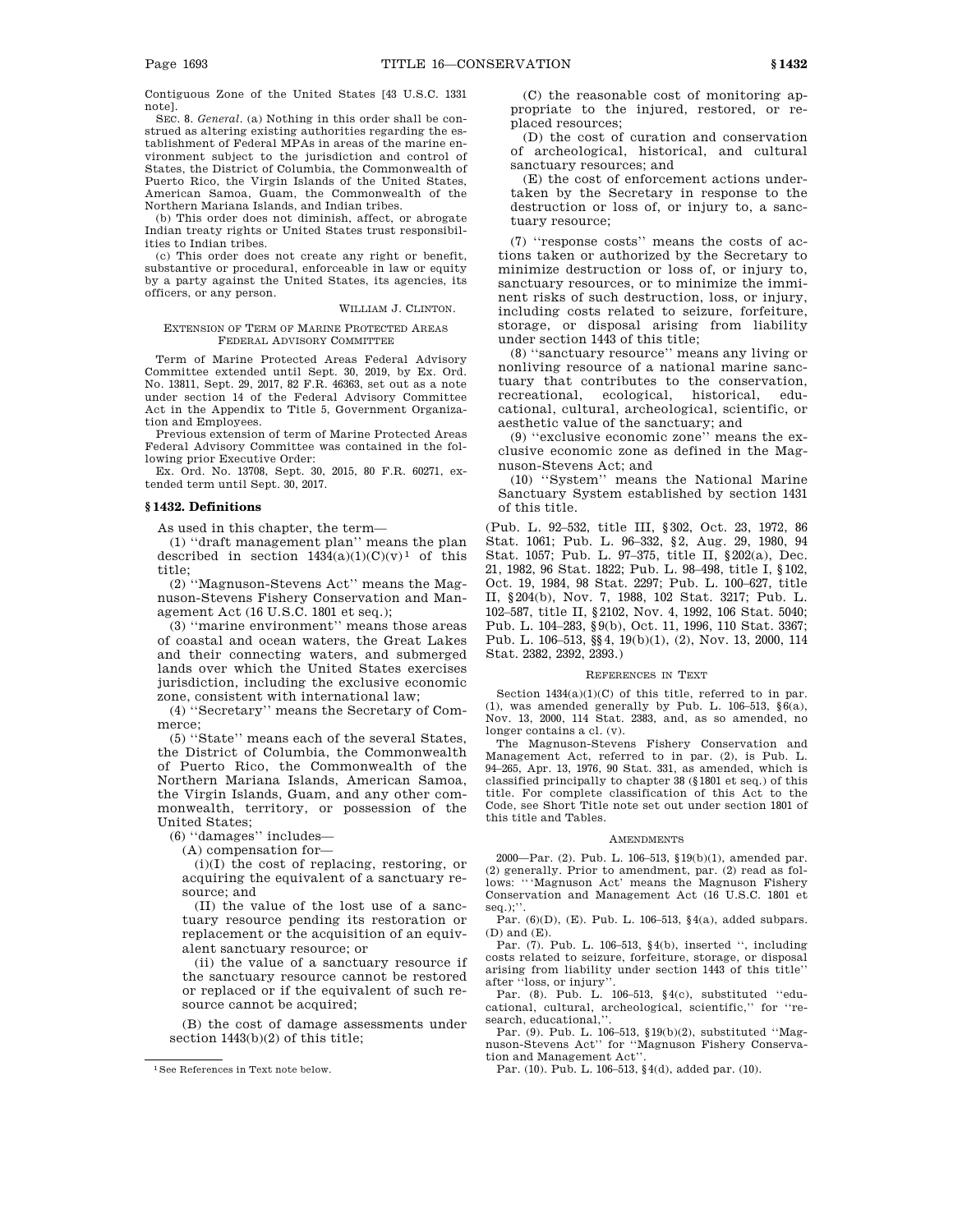1996—Par. (6)(C). Pub. L. 104–283, §9(b)(1), which directed substitution of a semicolon for '', and'' at end, was executed by substituting a semicolon for the comma at end to reflect the probable intent of Congress.

Par. (7). Pub. L. 104–283, §9(b)(2), struck out ''and'' after "injury;"

1992—Par. (1). Pub. L. 102–587, §2102(e)(1), substituted  $``1434(a)(1)(C)(v)"$  for  $``1434(a)(1)(E)"$ 

Par. (3). Pub. L. 102-587, §2102(a), inserted "including the exclusive economic zone," after "jurisdiction,"

Par. (5). Pub. L. 102–587, §2102(e)(2), struck out ''and'' at end. Par. (6)(C). Pub. L. 102–587, §2102(b), added subpar. (C).

Par. (7). Pub. L. 102–587, §2102(c), inserted ''or authorized'' after ''taken''.

Par. (9). Pub. L. 102–587, §2102(d), added par. (9).

1988—Pars. (6) to (8). Pub. L. 100–627 added pars. (6) to (8).

1984—Pub. L. 98–498 amended section generally, substituting provisions which set forth definitions for provisions which related to the designation of sanctuaries. See section 1433 of this title.

1982—Subsec. (d). Pub. L. 97–375 substituted provision that Secretary submit a biennial report on or before March 1 of every other year beginning in 1984 for provision that Secretary submit an annual report on or before November 1 of each year, and substituted reference to previous two fiscal years for reference to previous fiscal year.

1980—Subsec. (b). Pub. L. 96–332, §2(1), designated existing provisions as par. (1), struck out provision that a designation under this section would become effective sixty days after it was published unless the Governor of any State involved, before the expiration of the sixtyday period, certified to Secretary that the designation, or a specified portion thereof, was unacceptable to his State, in which case the designated sanctuary would not include the area certified as unacceptable until such time as the Governor withdrew his certification of unacceptability, and added par. (2).

Subsec. (f). Pub. L. 96–332, §2(2), designated existing provisions as par. (2), added pars. (1),  $(3)$ , and  $(4)$ , and, in par. (2) as so designated, substituted ''The Secretary, after consultation with other interested Federal and State agencies, shall issue necessary and reasonable regulations to implement the terms of the designation and control the activities described in it, except that all permits, licenses, and other authorizations issued pursuant to any other authority shall be valid unless such regulations otherwise provide'' for ''After a marine sanctuary has been designated under this section, the Secretary, after consultation with other interested Federal agencies, shall issue necessary and reasonable regulations to control any activities permitted within the designated marine sanctuary, and no permit, license, or other authorization issued pursuant to any other authority shall be valid unless the Secretary shall certify that the permitted activity is consistent with the purposes of this chapter and can be carried out within the regulations promulgated under this section''.

Subsec. (h). Pub. L. 96–332, §2(3), added subsec. (h).

#### REGIILATIONS

Pub. L. 100–627, title II, §210, Nov. 7, 1988, 102 Stat. 3223, provided that: ''Not later than one year after the date of the enactment of this Act [Nov. 7, 1988], the Secretary of Commerce—

''(1) shall propose regulations implementing the amendments made by this title [enacting sections 1440 to 1445 of this title, amending sections 1432, 1434, and 1437 of this title, and repealing section 1438 of this title]; and

''(2) shall issue final regulations implementing the amendments made by the Marine Sanctuaries Amendments of 1984 [enacting sections 1435 to 1439 of this title and amending sections 1431 to 1434 of this title].''

### ADDITIONAL DEFINITIONS

Pub. L. 92–532, §3, Oct. 23, 1972, 86 Stat. 1052, which is classified to section 1402 of Title 33, Navigation and Navigable Waters, defines for purposes of this chapter the terms ''Administrator'', ''Ocean waters'', ''Material'', ''United States'', ''Person'', ''Dumping'', ''District Court of the United States'', ''Dredged material'', ''High-level radioactive waste'', and ''Transport'' or ''Transportation''.

### **§ 1433. Sanctuary designation standards**

### **(a) Standards**

The Secretary may designate any discrete area of the marine environment as a national marine sanctuary and promulgate regulations implementing the designation if the Secretary determines that—

(1) the designation will fulfill the purposes and policies of this chapter;

(2) the area is of special national significance due to—

(A) its conservation, recreational, ecological, historical, scientific, cultural, archaeological, educational, or esthetic qualities;

(B) the communities of living marine resources it harbors; or

(C) its resource or human-use values;

(3) existing State and Federal authorities are inadequate or should be supplemented to ensure coordinated and comprehensive conservation and management of the area, including resource protection, scientific research, and public education;

(4) designation of the area as a national marine sanctuary will facilitate the objectives stated in paragraph (3); and

(5) the area is of a size and nature that will permit comprehensive and coordinated conservation and management.

### **(b) Factors and consultations required in making determinations and findings**

### **(1) Factors**

For purposes of determining if an area of the marine environment meets the standards set forth in subsection (a), the Secretary shall consider—

(A) the area's natural resource and ecological qualities, including its contribution to biological productivity, maintenance of ecosystem structure, maintenance of ecologically or commercially important or threatened species or species assemblages, maintenance of critical habitat of endangered species, and the biogeographic representation of the site;

(B) the area's historical, cultural, archaeological, or paleontological significance;

(C) the present and potential uses of the area that depend on maintenance of the area's resources, including commercial and recreational fishing, subsistence uses, other commercial and recreational activities, and research and education;

(D) the present and potential activities that may adversely affect the factors identified in subparagraphs  $(A)$ ,  $(B)$ , and  $(C)$ ;

(E) the existing State and Federal regulatory and management authorities applica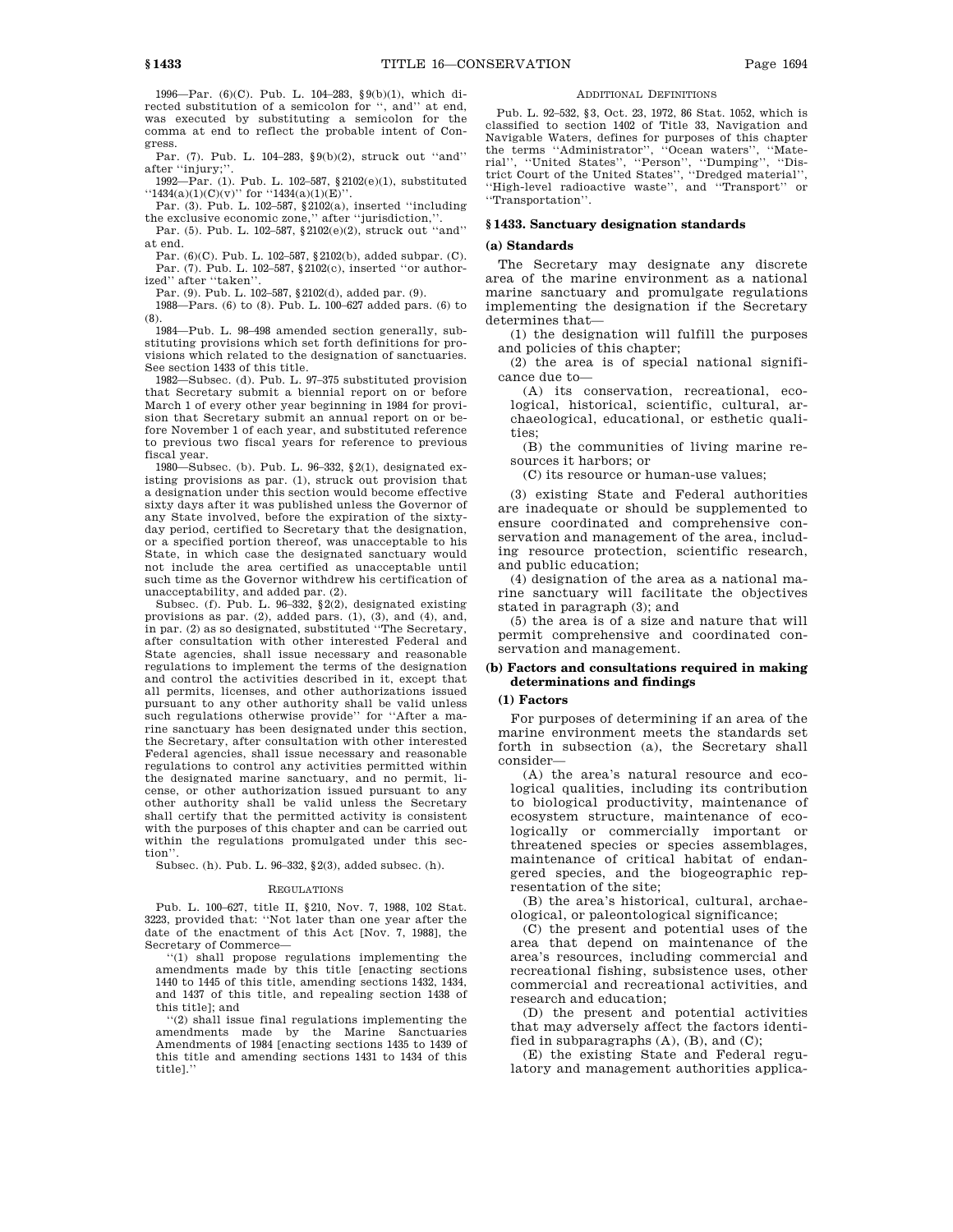ble to the area and the adequacy of those authorities to fulfill the purposes and policies of this chapter;

(F) the manageability of the area, including such factors as its size, its ability to be identified as a discrete ecological unit with definable boundaries, its accessibility, and its suitability for monitoring and enforcement activities;

(G) the public benefits to be derived from sanctuary status, with emphasis on the benefits of long-term protection of nationally significant resources, vital habitats, and resources which generate tourism;

(H) the negative impacts produced by management restrictions on income-generating activities such as living and nonliving resources development;

(I) the socioeconomic effects of sanctuary designation;

(J) the area's scientific value and value for monitoring the resources and natural processes that occur there;

(K) the feasibility, where appropriate, of employing innovative management approaches to protect sanctuary resources or to manage compatible uses; and

(L) the value of the area as an addition to the System.

### **(2) Consultation**

In making determinations and findings, the Secretary shall consult with—

(A) the Committee on Resources of the House of Representatives and the Committee on Commerce, Science, and Transportation of the Senate;

(B) the Secretaries of State, Defense, Transportation, and the Interior, the Administrator, and the heads of other interested Federal agencies;

(C) the responsible officials or relevant agency heads of the appropriate State and local government entities, including coastal zone management agencies, that will or are likely to be affected by the establishment of the area as a national marine sanctuary;

(D) the appropriate officials of any Regional Fishery Management Council established by section 302 of the Magnuson-Stevens Act (16 U.S.C. 1852) that may be affected by the proposed designation; and

(E) other interested persons.

(Pub. L. 92–532, title III, §303, Oct. 23, 1972, 86 Stat. 1062; Pub. L. 98–498, title I, §102, Oct. 19, 1984, 98 Stat. 2297; Pub. L. 102–587, title II, §2103, Nov. 4, 1992, 106 Stat. 5041; Pub. L. 106–513, §§5, 19(a)(1), (b)(3), Nov. 13, 2000, 114 Stat. 2383, 2392, 2393; Pub. L. 106–555, title II, §205(a), Dec. 21, 2000, 114 Stat. 2769.)

### AMENDMENTS

2000—Subsec. (a). Pub. L. 106–555, in introductory provisions, substituted ''the Secretary determines that—'' for ''the Secretary—'', added pars. (1) to (5), and struck out former pars. (1) and (2) which read as follows:

''(1) determines that— ''(A) the designation will fulfill the purposes and

policies of this chapter; ''(B) the area is of special national significance due

to— ''(i) its conservation, recreational, ecological, historical, scientific, cultural, archeological, educational, or esthetic qualities;

''(ii) the communities of living marine resources it harbors; or

''(iii) its resource or human-use values;

''(C) existing State and Federal authorities are inadequate or should be supplemented to ensure coordinated and comprehensive conservation and management of the area, including resource protection, scientific research, and public education; ''(D) designation of the area as a national marine

sanctuary will facilitate the objectives in subparagraph (C); and

''(E) the area is of a size and nature that will permit comprehensive and coordinated conservation and management; and

''(2) finds that—

''(A) the area is of special national significance due to its resource or human-use values;

''(B) existing State and Federal authorities are inadequate or should be supplemented to ensure coordinated and comprehensive conservation and management of the area, including resource protection, sci-

entific research, and public education; ''(C) designation of the area as a national marine sanctuary will facilitate the objectives in subparagraph (B); and

 $\widehat{f}(D)$  the area is of a size and nature that will permit comprehensive and coordinated conservation and management.''

Subsec. (a)(1). Pub. L. 106–513, §5(a), amended par. (1) generally. Prior to amendment, par. (1) read as follows: 'determines that the designation will fulfill the pur-

poses and policies of this chapter; and''. Subsec.  $(b)(1)(J)$  to  $(L)$ . Pub. L. 106-513, §5(b)(1), added

subpars. (J) to (L). Subsec. (b)(2)(A). Pub. L. 106–513, §19(a)(1), substituted ''Resources'' for ''Merchant Marine and Fisheries''.

Subsec. (b)(2)(D). Pub. L. 106–513, §19(b)(3), sub-

stituted ''Magnuson-Stevens Act'' for ''Magnuson Act''. Subsec. (b)(3). Pub. L. 106–513, §5(b)(2), struck out heading and text of par. (3). Prior to amendment, text read as follows: ''In making determinations and findings, the Secretary shall draft, as part of the environmental impact statement referred to in section 1434(a)(2) of this title, a resource assessment report documenting present and potential uses of the area, including commercial and recreational fishing, research and education, minerals and energy development, subsistence uses, and other commercial, governmental, or recreational uses. The Secretary, in consultation with the Secretary of the Interior, shall draft a resource assessment section for the report regarding any commercial, governmental, or recreational resource uses in the area under consideration that are subject to the primary jurisdiction of the Department of the Interior. The Secretary, in consultation with the Secretary of Defense, the Secretary of Energy, and the Administrator, shall draft a resource assessment section for the report, including information on any past, present, or proposed future disposal or discharge of materials in the vicinity of the proposed sanctuary. Public disclosure by the Secretary of such information shall be consistent with national security regulations.''

1992—Subsec. (a)(2)(B). Pub. L. 102–587, §2103(a), inserted "or should be supplemented" after "inadequate''.

Subsec. (b)(1)(A). Pub. L. 102–587, §2103(b)(1), inserted ''maintenance of critical habitat of endangered species," after "assemblages,

Subsec. (b)(3). Pub. L. 102–587, §2103(b)(2), substituted  $``1434(a)(2)"$  for  $``1434(a)(1)"$ , inserted  $``$ , governmental, after ''other commercial'' and after ''any commercial'', and inserted at end: ''The Secretary, in consultation with the Secretary of Defense, the Secretary of Energy, and the Administrator, shall draft a resource assessment section for the report, including information on any past, present, or proposed future disposal or discharge of materials in the vicinity of the proposed sanctuary. Public disclosure by the Secretary of such information shall be consistent with national security regulations.''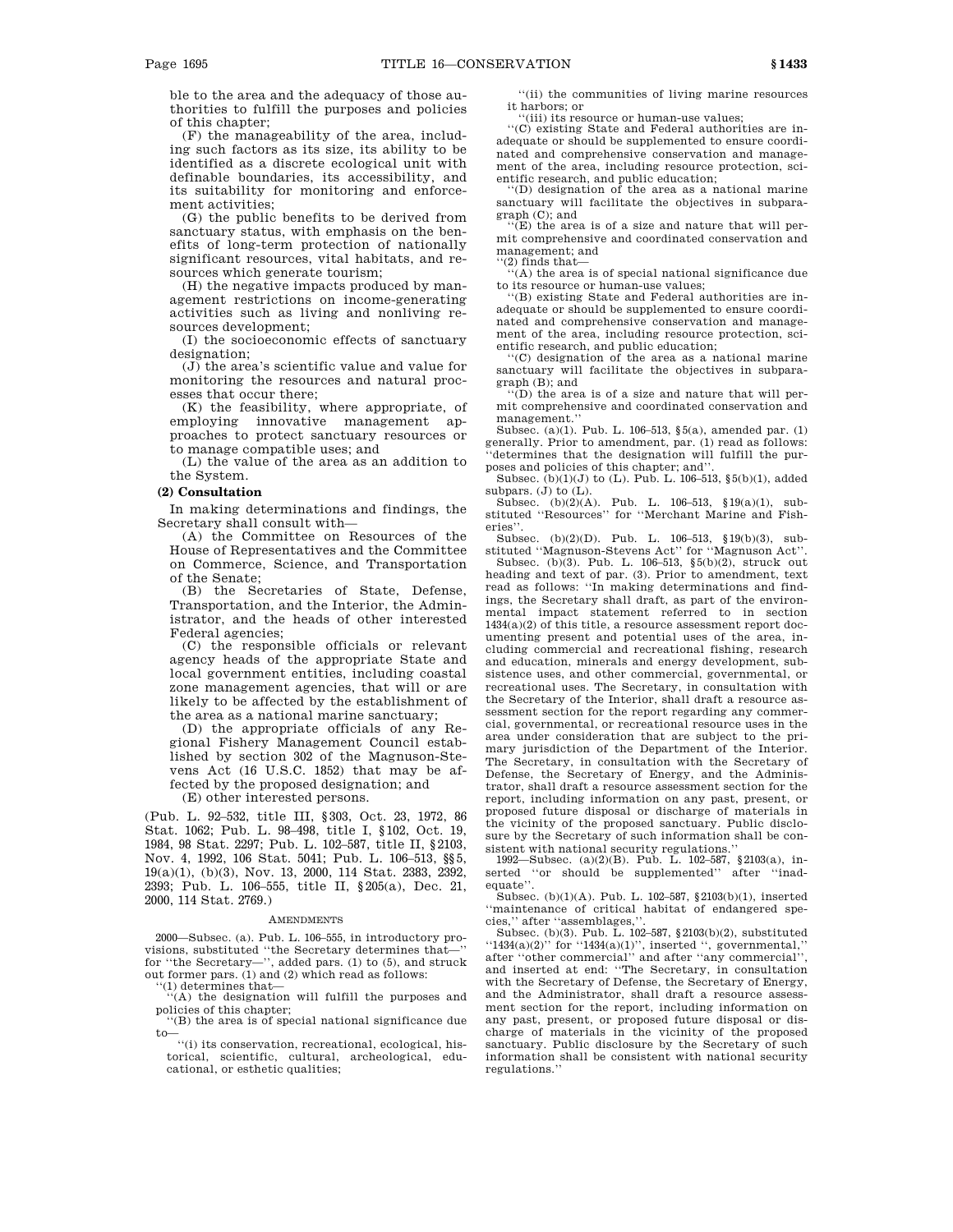1984—Pub. L. 98–498 amended section generally, substituting provisions relating to sanctuary designation standards for provisions relating to penalties. See section 1437(b) of this title.

### CHANGE OF NAME

Committee on Resources of House of Representatives changed to Committee on Natural Resources of House of Representatives by House Resolution No. 6, One Hundred Tenth Congress, Jan. 5, 2007.

### EFFECTIVE DATE OF 2000 AMENDMENT

Pub. L. 106–555, title II, §205(c), Dec. 21, 2000, 114 Stat. 2770, provided that: ''This section [amending this section and section 1434 of this title] shall take effect immediately after the National Marine Sanctuaries Amendments Act of 2000 [Pub. L. 106–513] takes effect.''

#### MARINE SANCTUARIES

Channel Islands National Marine Sanctuary.—45 F.R. 65198, Oct. 2, 1980; 15 C.F.R. part 922, subpart G.

- Cordell Bank National Marine Sanctuary.—54 F.R. 22417, May 24, 1989; 15 C.F.R. part 922, subpart K; Pub. L. 100–627, title II, §205(a)(1), Nov. 7, 1988, 102 Stat. 3217.
- Florida Keys National Marine Sanctuary.—15 C.F.R. part 922, subpart P; Pub. L. 101–605, Nov. 16, 1990, 104 Stat. 3089, as amended by Pub. L. 102–587, title II, §§2206, 2209, Nov. 4, 1992, 106 Stat. 5053, 5054.
- Flower Garden Banks National Marine Sanctuary.—56 F.R. 63634, Dec. 5, 1991; 60 F.R. 10312, Feb. 24, 1995; 15 C.F.R. part 922, subpart L; Pub. L. 100–627, title II, §205(a)(2), Nov. 7, 1988, 102 Stat. 3217; Pub. L. 102-251, title I, §101, Mar. 9, 1992, 106 Stat. 60; Pub. L. 104–283, §8, Oct. 11, 1996, 110 Stat. 3366.
- Gerry E. Studds Stellwagen Bank National Marine Sanctuary (former Stellwagen Bank National Marine Sanctuary).—58 F.R. 53865, Oct. 19, 1993; 59 F.R. 53348, Oct. 24, 1994; 15 C.F.R. 922, subpart N; Pub. L. 102–587, title II, §2202, Nov. 4, 1992, 106 Stat. 5048; Pub. L. 104–283, §§9(g), 11, Oct. 11, 1996, 110 Stat. 3368, 3369.

Gray's Reef National Marine Sanctuary.—46 F.R. 7942, Jan. 26, 1981; 15 C.F.R. part 922, subpart I.

- Greater Farallones National Marine Sanctuary (former Gulf of the Farallones National Marine Sanctuary; former Point Reyes-Farallon Islands National Marine Sanctuary).—46 F.R. 7936, Jan. 26, 1981; 15 C.F.R. part 922, subpart H; 62 F.R. 3788, Jan. 27, 1997; 80 F.R. 34047, June 15, 2015.
- Hawaiian Islands Humpback Whale National Marine Sanctuary.—15 C.F.R. part 922, subpart Q; Pub. L. 102–587, title II, subtitle C, §§2301–2308, Nov. 4, 1992, 106 Stat. 5055–5059; Pub. L. 104–283, §7, Oct. 11, 1996, 110 Stat. 3365.
- MONITOR National Marine Sanctuary.—40 F.R. 5349, Feb. 5, 1975; 40 F.R. 21706, May 19, 1975; 15 C.F.R. part 922, subpart F.
- Monterey Bay National Marine Sanctuary.—57 F.R. 43310, Sept. 18, 1992; 15 C.F.R. part 922, subpart M; Pub. L. 100–627, title II, §205(a)(3), Nov. 7, 1988, 102 Stat. 3217; Pub. L. 102–368, title I, §102, Sept. 23, 1992, 106 Stat. 1119; Pub. L. 102–587, title II, §2203, Nov. 4, 1992, 106 Stat. 5048.
- National Marine Sanctuary of American Samoa (former Fagatele Bay National Marine Sanctuary).— 51 F.R. 15878, Apr. 29, 1986; 15 C.F.R. part 922, subpart J; 77 F.R. 43942, July 26, 2012, effective Oct. 15, 2012 (see 77 F.R. 65815).
- Olympic Coast National Marine Sanctuary.—59 F.R. 24586, May 11, 1994; 15 C.F.R. 922, subpart O; Pub. L. 100–627, title II, §205(a)(4), Nov. 7, 1988, 102 Stat. 3217; Pub. L. 102–587, title II, §2207, Nov. 4, 1992, 106 Stat. 5053.
- Thunder Bay National Marine Sanctuary and Underwater Preserve.—65 F.R. 39042, June 19, 2000; 15 C.F.R. part 922, subpart R.

### NORTHWEST STRAITS

Pub. L. 104–283, §10, Oct. 11, 1996, 110 Stat. 3368, provided that: ''No designation of an area in the Northwest Straits in the State of Washington as a national marine sanctuary under the National Marine Sanctuaries Act [16 U.S.C. 1431 et seq.] shall take effect unless that designation is specifically authorized by a law enacted after the date of enactment of this Act [Oct. 11, 1996].''

### **§ 1434. Procedures for designation and implementation**

# **(a) Sanctuary proposal**

### **(1) Notice**

In proposing to designate a national marine sanctuary, the Secretary shall—

(A) issue, in the Federal Register, a notice of the proposal, proposed regulations that may be necessary and reasonable to implement the proposal, and a summary of the draft management plan;

(B) provide notice of the proposal in newspapers of general circulation or electronic media in the communities that may be affected by the proposal; and

(C) no later than the day on which the notice required under subparagraph (A) is submitted to the Office of the Federal Register, submit a copy of that notice and the draft sanctuary designation documents prepared pursuant to paragraph (2), including an executive summary, to the Committee on Resources of the House of Representatives, the Committee on Commerce, Science, and Transportation of the Senate, and the Governor of each State in which any part of the proposed sanctuary would be located.

### **(2) Sanctuary designation documents**

The Secretary shall prepare and make available to the public sanctuary designation documents on the proposal that include the following:

(A) A draft environmental impact statement pursuant to the National Environmental Policy Act of 1969 (42 U.S.C. 4321 et seq.).

(B) A resource assessment that documents—

(i) present and potential uses of the area, including commercial and recreational fishing, research and education, minerals and energy development, subsistence uses, and other commercial, governmental, or recreational uses;

(ii) after consultation with the Secretary of the Interior, any commercial, governmental, or recreational resource uses in the areas that are subject to the primary jurisdiction of the Department of the Interior; and

(iii) information prepared in consultation with the Secretary of Defense, the Secretary of Energy, and the Administrator of the Environmental Protection Agency, on any past, present, or proposed future disposal or discharge of materials in the vicinity of the proposed sanctuary.

Public disclosure by the Secretary of such information shall be consistent with national security regulations.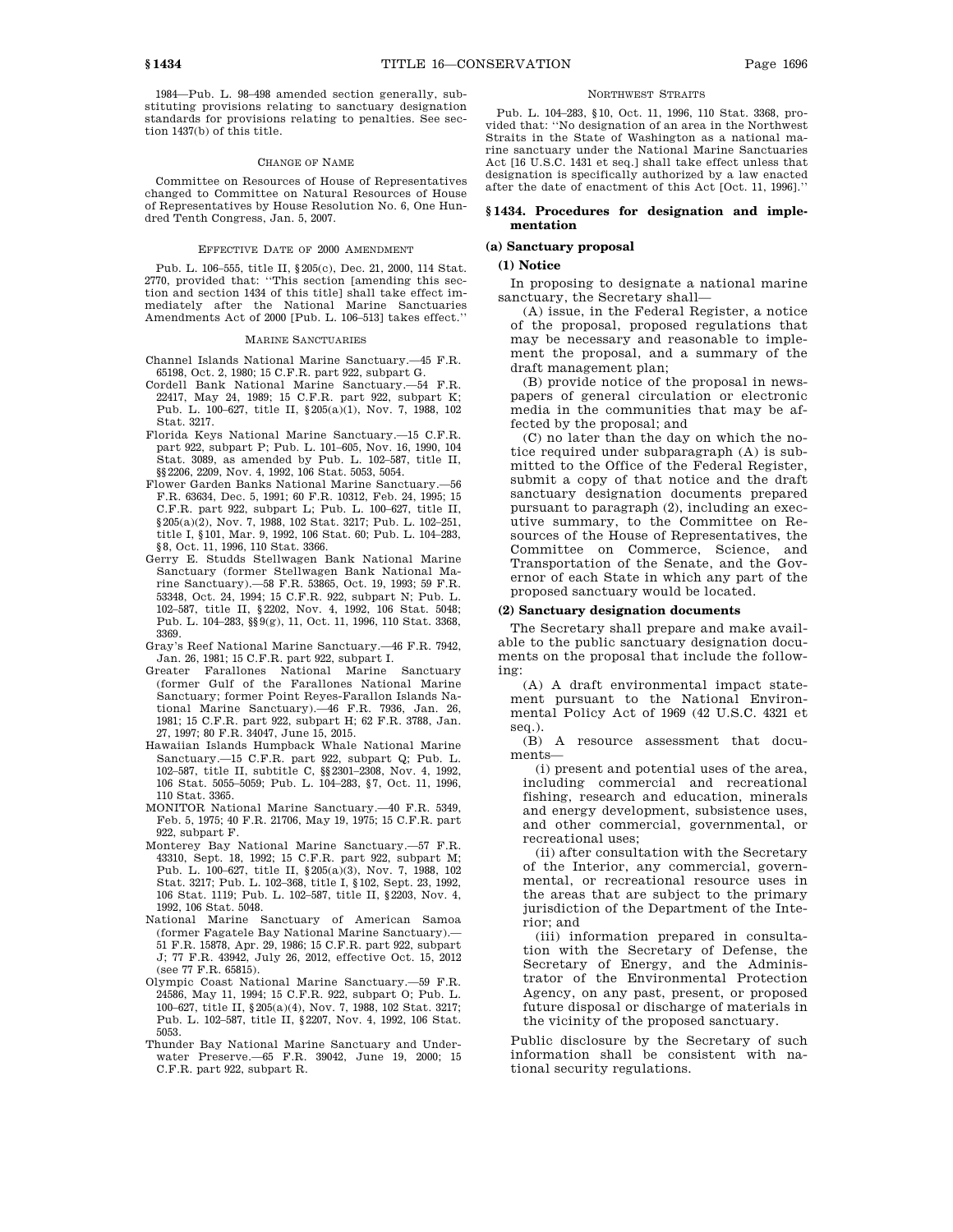(C) A draft management plan for the proposed national marine sanctuary that includes the following:

(i) The terms of the proposed designation.

(ii) Proposed mechanisms to coordinate existing regulatory and management authorities within the area.

(iii) The proposed goals and objectives,<br>anagement responsibilities, resource management responsibilities, studies, and appropriate strategies for managing sanctuary resources of the proposed sanctuary, including interpretation and education, innovative management strategies, research, monitoring and assessment, resource protection, restoration, enforcement, and surveillance activities.

(iv) An evaluation of the advantages of cooperative State and Federal management if all or part of the proposed sanctuary is within the territorial limits of any State or is superjacent to the subsoil and seabed within the seaward boundary of a State, as that boundary is established under the Submerged Lands Act (43 U.S.C. 1301 et seq.).

(v) An estimate of the annual cost to the Federal Government of the proposed designation, including costs of personnel, equipment and facilities, enforcement, research, and public education.

(vi) The proposed regulations referred to in paragraph (1)(A).

(D) Maps depicting the boundaries of the proposed sanctuary.

(E) The basis for the determinations made under section 1433(a) of this title with respect to the area.

(F) An assessment of the considerations under section 1433(b)(1) of this title.

### **(3) Public hearing**

No sooner than thirty days after issuing a notice under this subsection, the Secretary shall hold at least one public hearing in the coastal area or areas that will be most affected by the proposed designation of the area as a national marine sanctuary for the purpose of receiving the views of interested parties.

### **(4) Terms of designation**

The terms of designation of a sanctuary shall include the geographic area proposed to be included within the sanctuary, the characteristics of the area that give it conservation, recreational, ecological, historical, research, educational, or esthetic value, and the types of activities that will be subject to regulation by the Secretary to protect those characteristics. The terms of designation may be modified only by the same procedures by which the original designation is made.

# **(5) Fishing regulations**

The Secretary shall provide the appropriate Regional Fishery Management Council with the opportunity to prepare draft regulations for fishing within the Exclusive Economic Zone as the Council may deem necessary to implement the proposed designation. Draft regulations prepared by the Council, or a Council determination that regulations are not necessary pursuant to this paragraph, shall be accepted and issued as proposed regulations by the Secretary unless the Secretary finds that the Council's action fails to fulfill the purposes and policies of this chapter and the goals and objectives of the proposed designation. In preparing the draft regulations, a Regional Fishery Management Council shall use as guidance the national standards of section 301(a) of the Magnuson-Stevens Act (16 U.S.C. 1851) to the extent that the standards are consistent and compatible with the goals and objectives of the proposed designation. The Secretary shall prepare the fishing regulations, if the Council declines to make a determination with respect to the need for regulations, makes a determination which is rejected by the Secretary, or fails to prepare the draft regulations in a timely manner. Any amendments to the fishing regulations shall be drafted, approved, and issued in the same manner as the original regulations. The Secretary shall also cooperate with other appropriate fishery management authorities with rights or responsibilities within a proposed sanctuary at the earliest practicable stage in drafting any sanctuary fishing regulations.

### **(6) Committee action**

After receiving the documents under subsection  $(a)(1)(C)$ , the Committee on Resources of the House of Representatives and the Committee on Commerce, Science, and Transportation of the Senate may each hold hearings on the proposed designation and on the matters set forth in the documents. If within the forty-five day period of continuous session of Congress beginning on the date of submission of the documents, either Committee issues a report concerning matters addressed in the documents, the Secretary shall consider this report before publishing a notice to designate the national marine sanctuary.

# **(b) Taking effect of designations**

### **(1) Notice**

In designating a national marine sanctuary, the Secretary shall publish in the Federal Register notice of the designation together with final regulations to implement the designation and any other matters required by law, and submit such notice to the Congress. The Secretary shall advise the public of the availability of the final management plan and the final environmental impact statement with respect to such sanctuary. The Secretary shall issue a notice of designation with respect to a proposed national marine sanctuary site not later than 30 months after the date a notice declaring the site to be an active candidate for sanctuary designation is published in the Federal Register under regulations issued under this Act, or shall publish not later than such date in the Federal Register findings regarding why such notice has not been published. No notice of designation may occur until the expiration of the period for Committee action under subsection (a)(6). The designation (and any of its terms not disapproved under this subsection) and regulations shall take effect and become final after the close of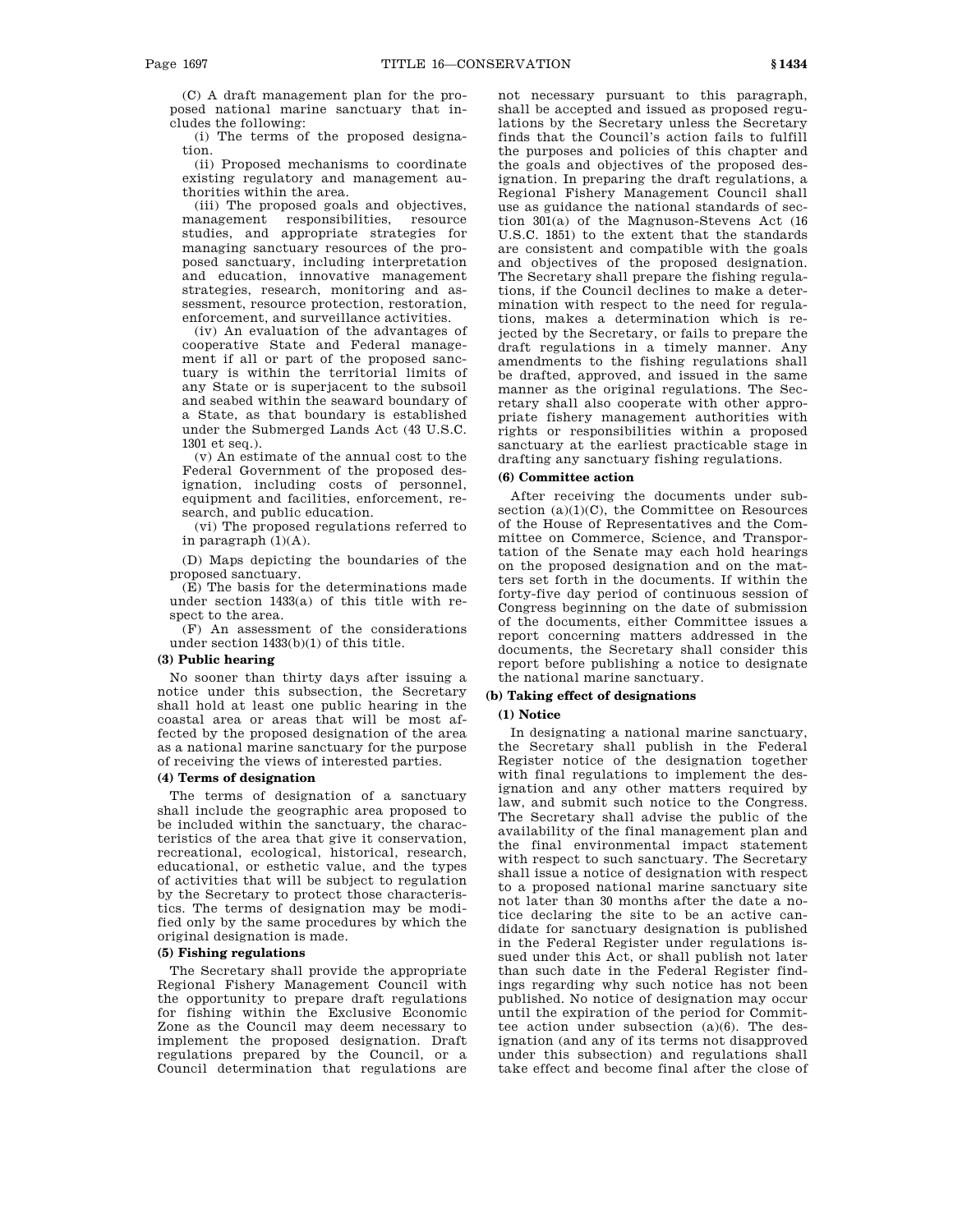a review period of forty-five days of continuous session of Congress beginning on the day on which such notice is published unless, in the case of a national marine sanctuary that is located partially or entirely within the seaward boundary of any State, the Governor affected certifies to the Secretary that the designation or any of its terms is unacceptable, in which case the designation or the unacceptable term shall not take effect in the area of the sanctuary lying within the seaward boundary of the State.

# **(2) Withdrawal of designation**

If the Secretary considers that actions taken under paragraph (1) will affect the designation of a national marine sanctuary in a manner that the goals and objectives of the sanctuary or System cannot be fulfilled, the Secretary may withdraw the entire designation. If the Secretary does not withdraw the designation, only those terms of the designation not certified under paragraph (1) shall take effect.

### **(3) Procedures**

In computing the forty-five-day periods of continuous session of Congress pursuant to subsection (a)(6) and paragraph (1) of this subsection—

(A) continuity of session is broken only by an adjournment of Congress sine die; and

(B) the days on which either House of Congress is not in session because of an adjournment of more than three days to a day certain are excluded.

### **(c) Access and valid rights**

(1) Nothing in this chapter shall be construed as terminating or granting to the Secretary the right to terminate any valid lease, permit, license, or right of subsistence use or of access that is in existence on the date of designation of any national marine sanctuary.

(2) The exercise of a lease, permit, license, or right is subject to regulation by the Secretary consistent with the purposes for which the sanctuary is designated.

# **(d) Interagency cooperation**

### **(1) Review of agency actions**

### **(A) In general**

Federal agency actions internal or external to a national marine sanctuary, including private activities authorized by licenses, leases, or permits, that are likely to destroy, cause the loss of, or injure any sanctuary resource are subject to consultation with the Secretary.

### **(B) Agency statements required**

Subject to any regulations the Secretary may establish each Federal agency proposing an action described in subparagraph (A) shall provide the Secretary with a written statement describing the action and its potential effects on sanctuary resources at the earliest practicable time, but in no case later than 45 days before the final approval of the action unless such Federal agency and the Secretary agree to a different schedule.

# **(2) Secretary's recommended alternatives**

If the Secretary finds that a Federal agency action is likely to destroy, cause the loss of, or injure a sanctuary resource, the Secretary shall (within 45 days of receipt of complete information on the proposed agency action) recommend reasonable and prudent alternatives, which may include conduct of the action elsewhere, which can be taken by the Federal agency in implementing the agency action that will protect sanctuary resources.

### **(3) Response to recommendations**

The agency head who receives the Secretary's recommended alternatives under paragraph (2) shall promptly consult with the Secretary on the alternatives. If the agency head decides not to follow the alternatives, the agency head shall provide the Secretary with a written statement explaining the reasons for that decision.

### **(4) Failure to follow alternative**

If the head of a Federal agency takes an action other than an alternative recommended by the Secretary and such action results in the destruction of, loss of, or injury to a sanctuary resource, the head of the agency shall promptly prevent and mitigate further damage and restore or replace the sanctuary resource in a manner approved by the Secretary.

### **(e) Review of management plans**

Not more than five years after the date of designation of any national marine sanctuary, and thereafter at intervals not exceeding five years, the Secretary shall evaluate the substantive progress toward implementing the management plan and goals for the sanctuary, especially the effectiveness of site-specific management techniques and strategies, and shall revise the management plan and regulations as necessary to fulfill the purposes and policies of this chapter. This review shall include a prioritization of management objectives.

# **(f) Limitation on designation of new sanctuaries (1) Finding required**

The Secretary may not publish in the Federal Register any sanctuary designation notice or regulations proposing to designate a new sanctuary, unless the Secretary has published a finding that—

(A) the addition of a new sanctuary will not have a negative impact on the System; and

(B) sufficient resources were available in the fiscal year in which the finding is made to—

(i) effectively implement sanctuary management plans for each sanctuary in the System; and

(ii) complete site characterization studies and inventory known sanctuary resources, including cultural resources, for each sanctuary in the System within 10 years after the date that the finding is made if the resources available for those activities are maintained at the same level for each fiscal year in that 10 year period.

### **(2) Deadline**

If the Secretary does not submit the findings required by paragraph (1) before February 1, 2004, the Secretary shall submit to the Con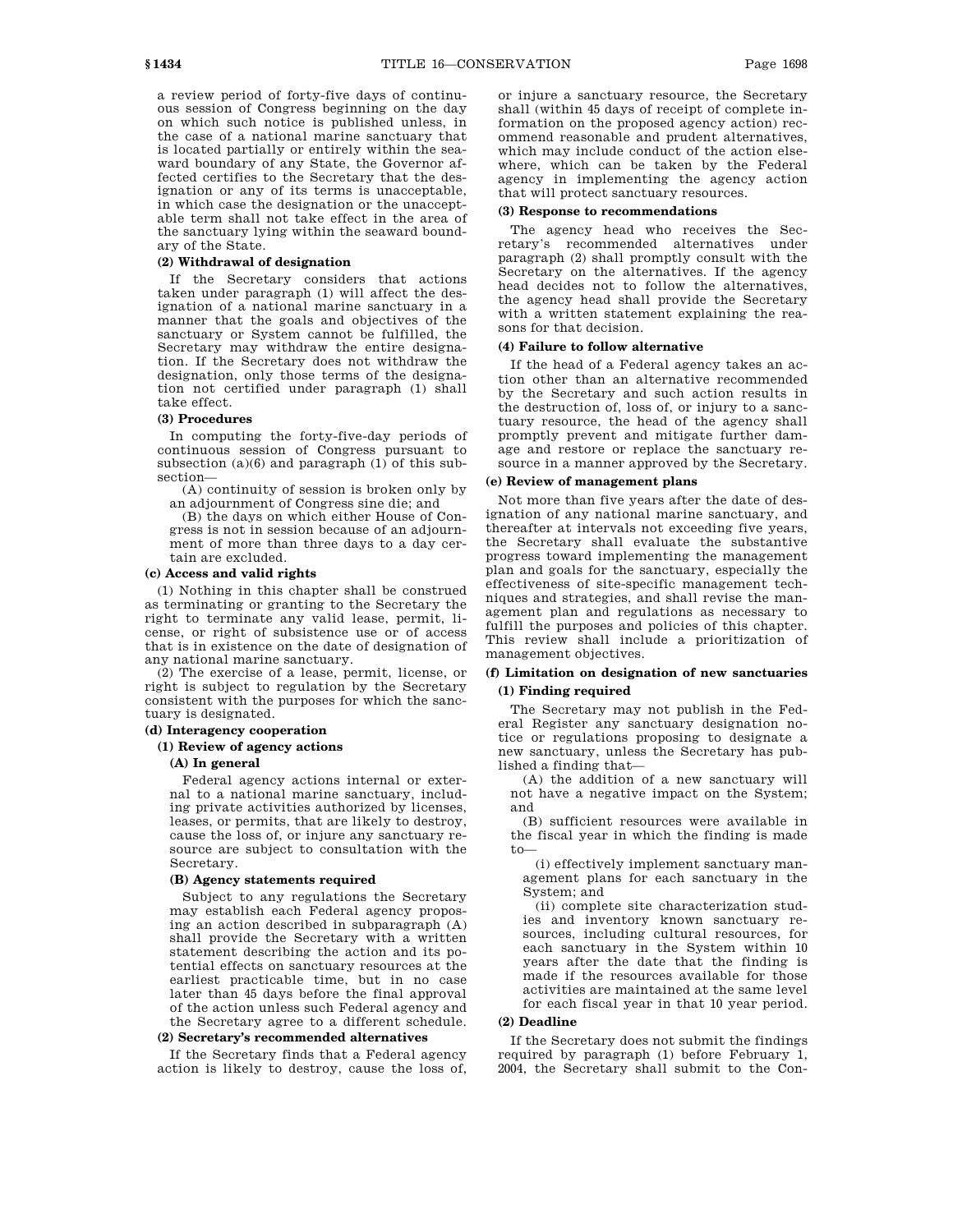gress before October 1, 2004, a finding with respect to whether the requirements of subparagraphs (A) and (B) of paragraph (1) have been met by all existing sanctuaries.

### **(3) Limitation on application**

Paragraph (1) does not apply to any sanctuary designation documents for—

(A) a Thunder Bay National Marine Sanctuary; or

(B) a Northwestern Hawaiian Islands National Marine Sanctuary.

(Pub. L. 92–532, title III, §304, Oct. 23, 1972, 86 Stat. 1063; Pub. L. 94–62, §4, July 25, 1975, 89 Stat. 303; Pub. L. 94–326, §4, June 30, 1976, 90 Stat. 725; Pub. L. 95–153, §3, Nov. 4, 1977, 91 Stat. 1255; Pub. L. 96–332, §3, Aug. 29, 1980, 94 Stat. 1059; Pub. L. 97–109, Dec. 26, 1981, 95 Stat. 1512; Pub. L. 98–498, title I, §102, Oct. 19, 1984, 98 Stat. 2298; Pub. L. 100–627, title II, §202, Nov. 7, 1988, 102 Stat. 3214; Pub. L. 102–587, title II, §2104, Nov. 4, 1992, 106 Stat. 5041; Pub. L. 104–283, §9(h), Oct. 11, 1996, 110 Stat. 3368; Pub. L. 106–513, §§6(a)–(f), 19(a)(2), (b)(4), Nov. 13, 2000, 114 Stat. 2383–2385, 2392, 2393; Pub. L. 106–555, title II, §205(b), Dec. 21, 2000, 114 Stat. 2769; Pub. L. 106–562, title III, §307(a), Dec. 23, 2000, 114 Stat. 2807.)

### REFERENCES IN TEXT

The National Environmental Policy Act of 1969, referred to in subsec.  $(a)(2)(A)$ , is Pub. L. 91-190, Jan. 1, 1970, 83 Stat. 852, as amended, which is classified generally to chapter 55 (§4321 et seq.) of Title 42, The Public Health and Welfare. For complete classification of this Act to the Code, see Short Title note set out under section 4321 of Title 42 and Tables.

The Submerged Lands Act, referred to in subsec.  $(a)(2)(C)(iv)$ , is act May 22, 1953, ch. 65, 67 Stat. 29, as amended, which is classified generally to subchapters I and II (§§1301 et seq., 1311 et seq.) of chapter 29 of Title 43, Public Lands. For complete classification of this Act to the Code, see Short Title note set out under section 1301 of Title 43, and Tables.

This Act, referred to in subsec. (b)(1), means Pub. L. 92–532, which enacted this chapter, chapter 32A (§1447 et seq.) of this title, and chapters 27 (§1401 et seq.) and 41 (§2801 et seq.) of Title 33, Navigation and Navigable Waters.

#### **AMENDMENTS**

2000—Subsec. (a)(1)(C). Pub. L. 106–555, §205(b)(1), struck out ''the Secretary shall'' before ''submit a copy''.

Pub. L. 106–513, §6(a), amended subpar. (C) generally. Prior to amendment, subpar. (C) required the Secretary to submit certain documents to committees of the House and Senate.

Subsec. (a)(2). Pub. L. 106–513, §6(b), amended heading and text of par. (2) generally. Prior to amendment, text read as follows: ''The Secretary shall—

''(A) prepare a draft environmental impact statement, as provided by the National Environmental Policy Act of 1969 (42 U.S.C. 4321 et seq.), on the proposal that includes the resource assessment report required under section 1433(b)(3) of this title, maps depicting the boundaries of the proposed designated area, and the existing and potential uses and resources of the area; and

''(B) make copies of the draft environmental impact statement available to the public.''

Subsec. (a)(2)(E). Pub. L. 106–555, §205(b)(2), substituted ''determinations'' for ''findings''.

Subsec. (a)(5). Pub. L. 106–513, §19(b)(4), substituted

''Magnuson-Stevens Act'' for ''Magnuson Act''. Subsec. (a)(6). Pub. L. 106–513, §19(a)(2), substituted ''Resources'' for ''Merchant Marine and Fisheries''.

Subsec. (b)(2). Pub. L. 106–513, §6(c), inserted ''or Sys-

tem'' after ''of the sanctuary''. Subsec. (d)(4). Pub. L. 106–513, §6(d), added par. (4).

Subsec. (e). Pub. L. 106–513, §6(e), substituted ''man-agement techniques and strategies,'' for ''management techniques,'' and inserted at end ''This review shall include a prioritization of management objectives.''

Subsec. (f). Pub. L.  $106-513$ ,  $§6(f)$ , added subsec. (f).

Subsec. (f)(2). Pub. L. 106–562 substituted ''subparagraphs (A) and (B) of paragraph (1)'' for ''paragraph  $(2)$ 

1996—Subsec. (b)(3). Pub. L. 104–283 struck out ''(A)'' before ''In computing the forty-five-day'', redesignated cls. (i) and (ii) as subpars. (A) and (B), respectively, adjusted margins, and struck out former subpars. (B) and

(C) which read as follows: ''(B) When the committee to which a joint resolution has been referred has reported such a resolution, it shall at any time thereafter be in order to move to proceed to the consideration of the resolution. The motion shall be privileged and shall not be debatable. An amendment to the motion shall not be in order, and it shall not be in order to move to reconsider the vote by

which the motion was agreed to or disagreed to.<br>"(C) This subsection is enacted by Congress as an exercise of the rulemaking power of each House of Congress, respectively, and as such is deemed a part of the rules of each House, respectively, but applicable only with respect to the procedure to be followed in the case of resolutions described in this subsection. This subsection supersedes other rules only to the extent that they are inconsistent therewith, and is enacted with full recognition of the constitutional right of either House to change the rules (so far as those relate to the procedure of that House) at any time, in the same manner, and to the same extent as in the case of any other rule of such House.

1992—Subsec. (a)(1)(C). Pub. L. 102–587, §2104(a)(2), substituted "documents, including an executive summary, consisting of—'' for ''a prospectus on the pro-

posal which shall contain—''. Subsec. (a)(5). Pub. L. 102–587, §2104(a)(3), substituted ''Exclusive Economic Zone'' for ''United States Fishery Conservation Zone'' and inserted at end ''The Secretary shall also cooperate with other appropriate fishery management authorities with rights or responsibilities within a proposed sanctuary at the earliest practicable stage in drafting any sanctuary fishing regulations.

Subsec. (a)(6). Pub. L. 102–587,  $\S 2104(a)(1)$ , substituted

''documents'' for ''prospectus'' wherever appearing. Subsec. (b)(1). Pub. L. 102–587, §2104(b)(1), substituted at end '', in the case of a national marine sanctuary that is located partially or entirely within the seaward boundary of any State, the Governor affected certifies to the Secretary that the designation or any of its terms is unacceptable, in which case the designation or the unacceptable term shall not take effect in the area of the sanctuary lying within the seaward boundary of the State.'' for the dash after ''unless'' and subpars. (A) and (B) which read as follows:

 $((A)$  the designation or any of its terms is disapproved by enactment of a joint resolution of disapproval described in paragraph (3); or

''(B) in the case of a natural marine sanctuary that is located partially or entirely within the seaward boundary of any State, the Governor affected certifies to the Secretary that the designation or any of its terms is unacceptable, in which case the designation or the unacceptable term shall not take effect in the area of the sanctuary lying within the seaward boundary of the State.''

Subsec. (b)(2). Pub. L. 102–587, §2104(b)(2), substituted ''actions taken under paragraph (1)'' for ''actions taken under paragraph  $(1)(A)$  or  $(B)$ " and "terms of the designation not certified under paragraph (1)'' for ''terms of the designation not disapproved under paragraph  $(1)(A)$  or not certified under paragraph  $(1)(B)'$ .

Subsec. (b)(3), (4), Pub. L.  $102-587$ , §2104(b)(3), redesignated par. (4) as (3) and struck out former par. (3) which defined a Congressional resolution of disapproval for purposes of this subsection.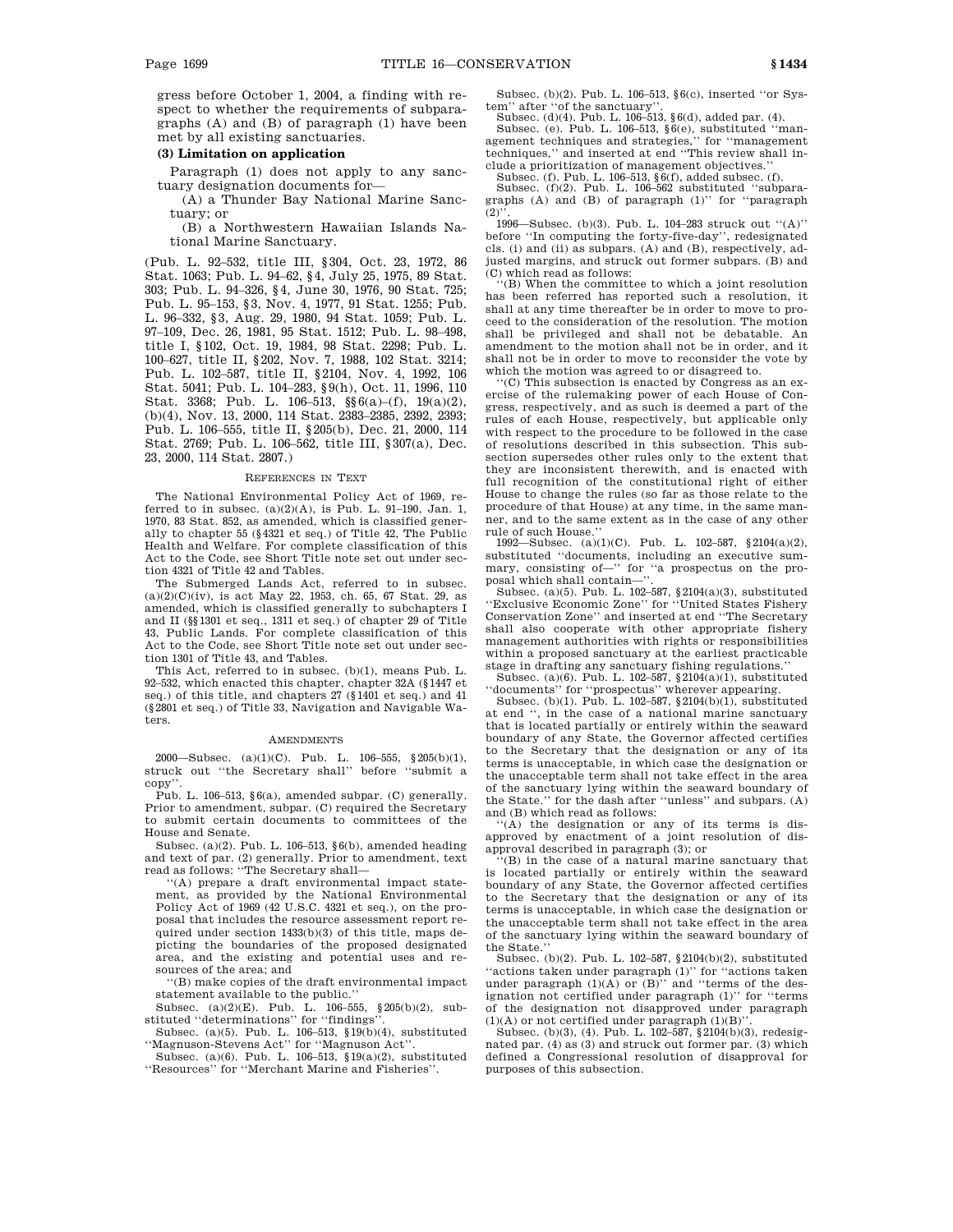Subsec. (c)(1). Pub. L. 102–587, §2104(c), amended par. (1) generally. Prior to amendment, par. (1) read as follows: ''Nothing in this chapter shall be construed as terminating or granting to the Secretary the right to terminate any valid lease, permit, license, or right of subsistence use or of access if the lease, permit, license, or right—

 $(A)$  was in existence on October 19, 1984, with respect to any national marine sanctuary designated before that date; or

''(B) is in existence on the date of designation of any national marine sanctuary, with respect to any national marine sanctuary designated after October 19, 1984.''

Subsecs. (d), (e). Pub. L. 102–587, §2104(d), added subsecs. (d) and (e).

1988—Subsec. (b)(1). Pub. L. 100–627 inserted requirement that notice be published in the Federal Register of proposed marine sanctuary site designation within 30 months after notice of active candidacy of site for sanctuary designation or that within such period findings be published why notice has not been published.

1984—Pub. L. 98–498 amended section generally, substituting provisions relating to procedures for designation and implementation of a marine sanctuary for provisions relating to authorization of appropriations. See section 1438 of this title.

1981—Pub. L. 97–109 inserted provisions authorizing appropriations of not to exceed \$2,235,000 for fiscal year 1982, and not to exceed \$2,235,000 for fiscal year 1983.

1980—Pub. L. 96–332 inserted provisions authorizing appropriations of not to exceed \$2,250,000 for fiscal year 1981.

1977—Pub. L. 95–153 inserted provision authorizing appropriations not to exceed \$500,000 for fiscal year 1978.

1976—Pub. L. 94–326 inserted provision authorizing to be appropriated not to exceed \$500,000 for fiscal year 1977.

1975—Pub. L. 94–62 substituted provisions authorizing to be appropriated not to exceed \$10,000,000 for each of fiscal years 1973, 1974, and 1975, for provisions authorizing to be appropriated for fiscal year in which this Act was enacted and for next two fiscal years thereafter not to exceed \$10,000,000 for each such fiscal year, and inserted provisions authorizing to be appropriated not to exceed \$6,200,000 for fiscal year 1976, and not to exceed \$1,550,000 for the transition period (July 1, through Sept. 30, 1976).

### CHANGE OF NAME

Committee on Resources of House of Representatives changed to Committee on Natural Resources of House of Representatives by House Resolution No. 6, One Hundred Tenth Congress, Jan. 5, 2007.

### EFFECTIVE DATE OF 2000 AMENDMENTS

Pub. L. 106–562, title III, §307(c), Dec. 23, 2000, 114 Stat. 2807, provided that: ''Subsection (a) [amending this section] shall take effect January 1, 2001.''

Amendment by Pub. L. 106–555 effective immediately after the National Marine Sanctuaries Amendments Act of 2000, Pub. L. 106–513, takes effect, see section 205(c) of Pub. L. 106–555, set out as a note under section 1433 of this title.

# **§ 1435. Application of regulations; international negotiations and cooperation**

### **(a) Regulations**

This chapter and the regulations issued under section 1434 of this title shall be applied in accordance with generally recognized principles of international law, and in accordance with treaties, conventions, and other agreements to which the United States is a party. No regulation shall apply to or be enforced against a person who is not a citizen, national, or resident alien of the United States, unless in accordance with—

(1) generally recognized principles of international law;

(2) an agreement between the United States and the foreign state of which the person is a citizen; or

(3) an agreement between the United States and the flag state of a foreign vessel, if the person is a crewmember of the vessel.

### **(b) Negotiations**

The Secretary of State, in consultation with the Secretary, shall take appropriate action to enter into negotiations with other governments to make necessary arrangements for the protection of any national marine sanctuary and to promote the purposes for which the sanctuary is established.

# **(c) International cooperation**

The Secretary, in consultation with the Secretary of State and other appropriate Federal agencies, shall cooperate with other governments and international organizations in furtherance of the purposes and policies of this chapter and consistent with applicable regional and mutilateral<sup>1</sup> arrangements for the protection and management of special marine areas.

(Pub. L. 92–532, title III, §305, as added Pub. L. 98–498, title I, §102, Oct. 19, 1984, 98 Stat. 2302; amended Pub. L. 102–587, title II, §2105, Nov. 4, 1992, 106 Stat. 5043.)

#### **AMENDMENTS**

1992—Pub. L. 102–587, §2105(b), substituted ''; international negotiations and cooperation'' for ''and international negotiations'' in section catchline.

Subsec. (a). Pub. L. 102–587, §2105(a)(1), substituted ''This chapter and the regulations'' for ''The regulations'' and inserted ''or be enforced against'' after 'apply to".

Subsec. (c). Pub. L. 102–587, §2105(a)(2), added subsec. (c).

### INTERNATIONAL COOPERATION

For direction that the Secretary of State seek effective international action and cooperation through the development of appropriate international rules and regulations in support of the policy of this chapter and chapter 27 of Title 33, Navigation and Navigable Waters, see section 1419 of Title 33.

# **§ 1436. Prohibited activities**

It is unlawful for any person to—

(1) destroy, cause the loss of, or injure any sanctuary resource managed under law or regulations for that sanctuary;

(2) possess, sell, offer for sale, purchase, import, export, deliver, carry, transport, or ship by any means any sanctuary resource taken in violation of this section;

(3) interfere with the enforcement of this chapter by—

(A) refusing to permit any officer authorized to enforce this chapter to board a vessel, other than a vessel operated by the Department of Defense or United States Coast Guard, subject to such person's control for the purposes of conducting any search or inspection in connection with the enforcement of this chapter;

<sup>1</sup>So in original. Probably should be ''multilateral''.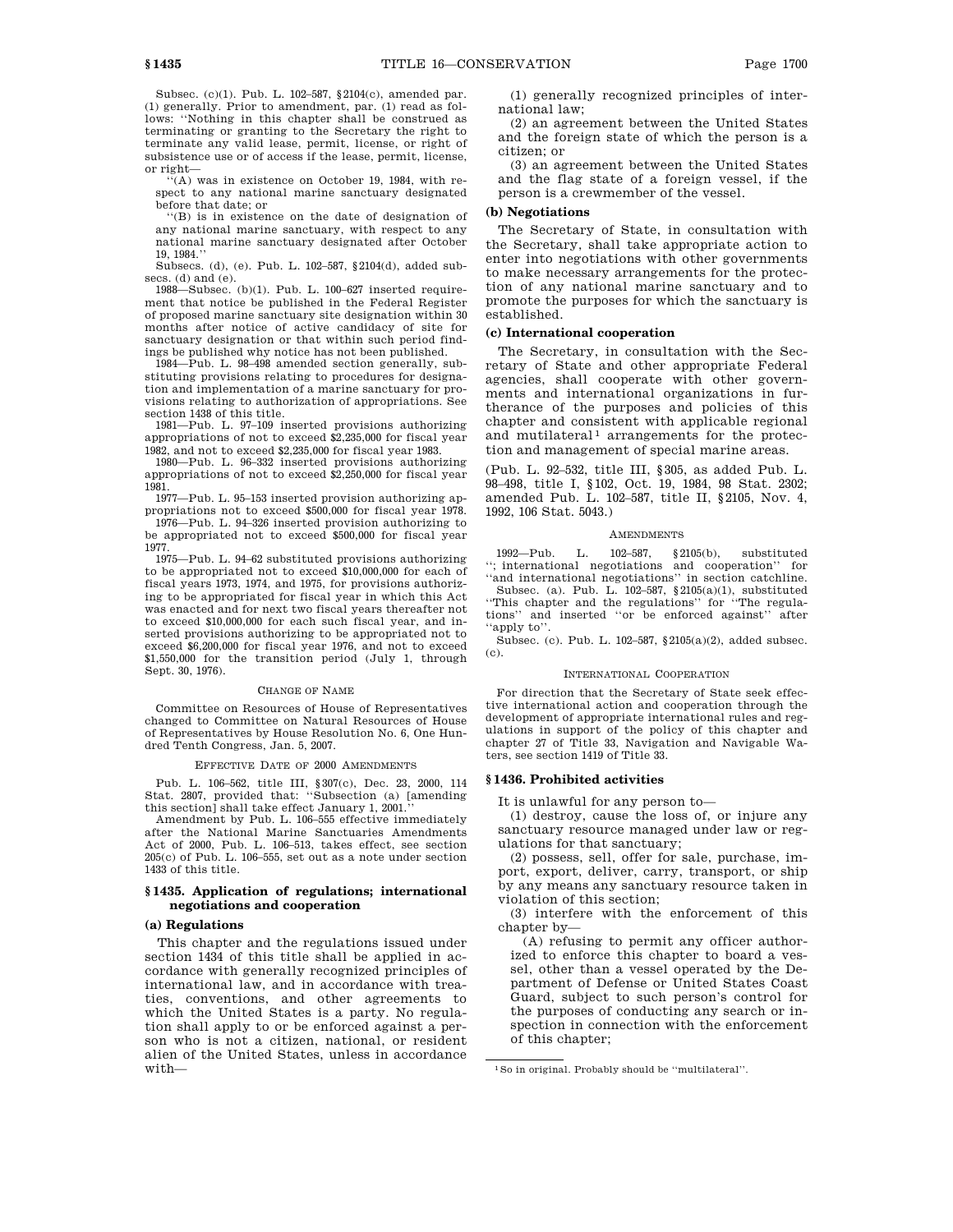(B) resisting, opposing, impeding, intimidating, harassing, bribing, interfering with, or forcibly assaulting any person authorized by the Secretary to implement this chapter or any such authorized officer in the conduct of any search or inspection performed under this chapter; or

(C) knowingly and willfully submitting false information to the Secretary or any officer authorized to enforce this chapter in connection with any search or inspection conducted under this chapter; or

(4) violate any provision of this chapter or any regulation or permit issued pursuant to this chapter.

(Pub. L. 92–532, title III, §306, as added Pub. L. 98–498, title I, §102, Oct. 19, 1984, 98 Stat. 2302; amended Pub. L. 102–587, title II, §2106, Nov. 4, 1992, 106 Stat. 5043; Pub. L. 106–513, §7, Nov. 13, 2000, 114 Stat. 2386.)

### **AMENDMENTS**

2000—Pub. L. 106–513, §7(1), inserted ''for any person'' after ''unlawful'' in introductory provision.

Par. (2). Pub. L. 106–513, §7(2), inserted ''offer for sale, purchase, import, export,'' after ''sell,''.

Par. (3). Pub. L. 106–513, §7(3), amended par. (3) generally. Prior to amendment, par. (3) read as follows: ''interfere with the enforcement of this chapter; or''.

1992—Pub. L. 102–587 amended section generally. Prior to amendment, section read as follows: ''The Secretary shall conduct research and educational programs as are necessary and reasonable to carry out the purposes and policies of this chapter.''

### TRANSFER OF FUNCTIONS

For transfer of authorities, functions, personnel, and assets of the Coast Guard, including the authorities and functions of the Secretary of Transportation relating thereto, to the Department of Homeland Security, and for treatment of related references, see sections 468(b), 551(d), 552(d), and 557 of Title 6, Domestic Security, and the Department of Homeland Security Reorganization Plan of November 25, 2002, as modified, set out as a note under section 542 of Title 6.

### **§ 1437. Enforcement**

# **(a) In general**

The Secretary shall conduct such enforcement activities as are necessary and reasonable to carry out this chapter.

#### **(b) Powers of authorized officers**

Any person who is authorized to enforce this chapter may—

(1) board, search, inspect, and seize any vessel suspected of being used to violate this chapter or any regulation or permit issued under this chapter and any equipment, stores, and cargo of such vessel;

(2) seize wherever found any sanctuary resource taken or retained in violation of this chapter or any regulation or permit issued under this chapter;

(3) seize any evidence of a violation of this chapter or of any regulation or permit issued under this chapter;

(4) execute any warrant or other process issued by any court of competent jurisdiction;

(5) exercise any other lawful authority; and (6) arrest any person, if there is reasonable cause to believe that such person has committed an act prohibited by section 1436(3) of this title.

# **(c) Criminal offenses**

### **(1) Offenses**

A person is guilty of an offense under this subsection if the person commits any act prohibited by section 1436(3) of this title.

# **(2) Punishment**

Any person that is guilty of an offense under this subsection—

(A) except as provided in subparagraph (B), shall be fined under title 18, imprisoned for not more than 6 months, or both; or

(B) in the case of a person who in the commission of such an offense uses a dangerous weapon, engages in conduct that causes bodily injury to any person authorized to enforce this chapter or any person authorized to implement the provisions of this chapter, or places any such person in fear of imminent bodily injury, shall be fined under title 18, imprisoned for not more than 10 years, or both.

# **(d) Civil penalties**

# **(1) Civil penalty**

Any person subject to the jurisdiction of the United States who violates this chapter or any regulation or permit issued under this chapter shall be liable to the United States for a civil penalty of not more than \$100,000 for each such violation, to be assessed by the Secretary. Each day of a continuing violation shall constitute a separate violation.

# **(2) Notice**

No penalty shall be assessed under this subsection until after the person charged has been given notice and an opportunity for a hearing. **(3) In rem jurisdiction**

A vessel used in violating this chapter or any regulation or permit issued under this chapter shall be liable in rem for any civil penalty assessed for such violation. Such penalty shall constitute a maritime lien on the vessel and may be recovered in an action in rem in the district court of the United States having jurisdiction over the vessel.

# **(4) Review of civil penalty**

Any person against whom a civil penalty is assessed under this subsection may obtain review in the United States district court for the appropriate district by filing a complaint in such court not later than 30 days after the date of such order.

# **(5) Collection of penalties**

If any person fails to pay an assessment of a civil penalty under this section after it has become a final and unappealable order, or after the appropriate court has entered final judgment in favor of the Secretary, the Secretary shall refer the matter to the Attorney General, who shall recover the amount assessed in any appropriate district court of the United States. In such action, the validity and appropriateness of the final order imposing the civil penalty shall not be subject to review.

# **(6) Compromise or other action by Secretary**

The Secretary may compromise, modify, or remit, with or without conditions, any civil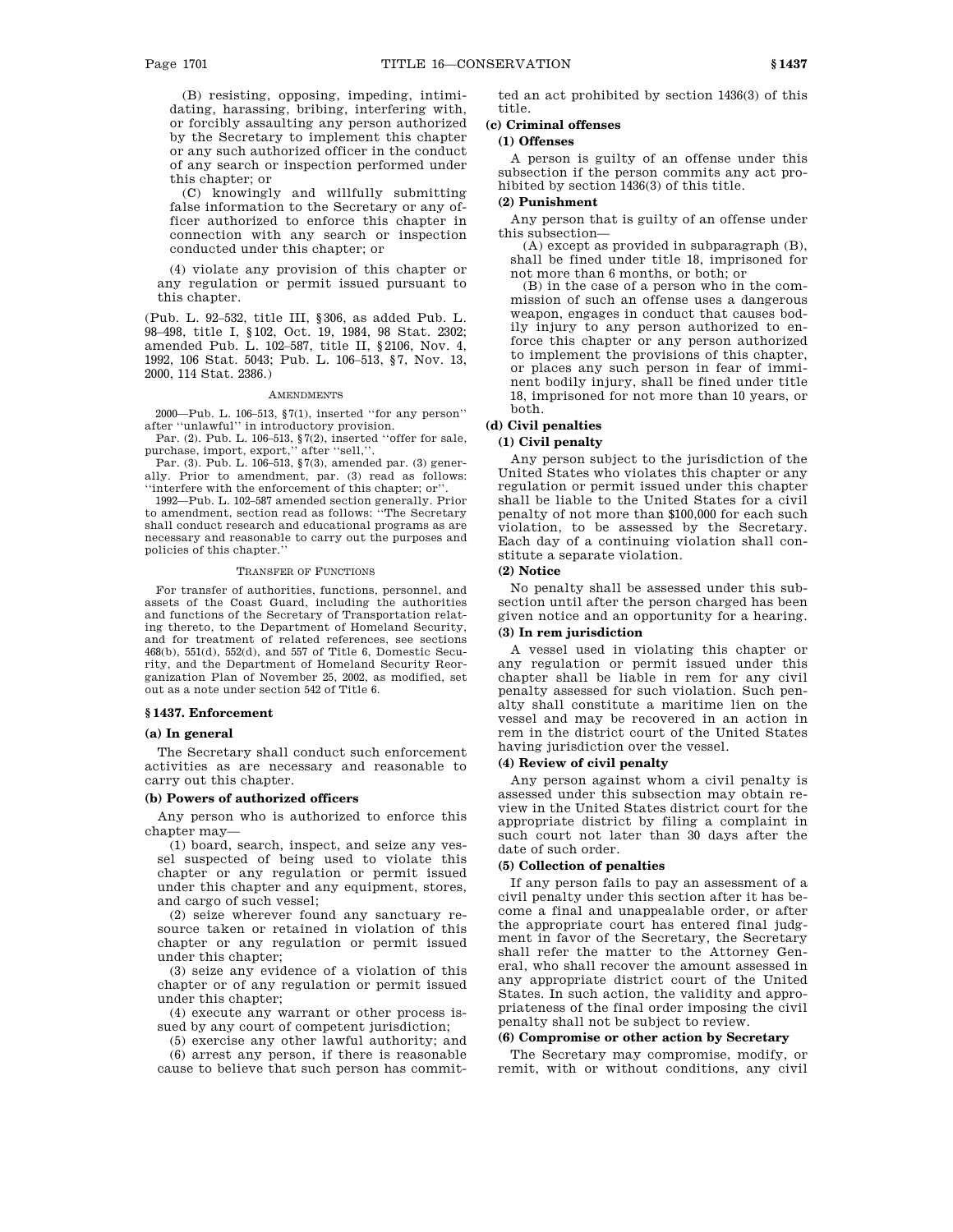penalty which is or may be imposed under this section.

# **(e) Forfeiture**

# **(1) In general**

Any vessel (including the vessel's equipment, stores, and cargo) and other item used, and any sanctuary resource taken or retained, in any manner, in connection with or as a result of any violation of this chapter or of any regulation or permit issued under this chapter shall be subject to forfeiture to the United States pursuant to a civil proceeding under this subsection. The proceeds from forfeiture actions under this subsection shall constitute a separate recovery in addition to any amounts recovered as civil penalties under this section or as civil damages under section 1443 of this title. None of those proceeds shall be subject to set-off.

### **(2) Application of the customs laws**

The Secretary may exercise the authority of any United States official granted by any relevant customs law relating to the seizure, forfeiture, condemnation, disposition, remission, and mitigation of property in enforcing this chapter.

# **(3) Disposal of sanctuary resources**

Any sanctuary resource seized pursuant to this chapter may be disposed of pursuant to an order of the appropriate court, or, if perishable, in a manner prescribed by regulations promulgated by the Secretary. Any proceeds from the sale of such sanctuary resource shall for all purposes represent the sanctuary resource so disposed of in any subsequent legal proceedings.

### **(4) Presumption**

For the purposes of this section there is a rebuttable presumption that all sanctuary resources found on board a vessel that is used or seized in connection with a violation of this chapter or of any regulation or permit issued under this chapter were taken or retained in violation of this chapter or of a regulation or permit issued under this chapter.

# **(f) Payment of storage, care, and other costs**

### **(1) Expenditures**

(A) Notwithstanding any other law, amounts received by the United States as civil penalties, forfeitures of property, and costs imposed under paragraph (2) shall be retained by the Secretary in the manner provided for in section  $9607(f)(1)$  of title 42.

(B) Amounts received under this section for forfeitures and costs imposed under paragraph (2) shall be used to pay the reasonable and necessary costs incurred by the Secretary to provide temporary storage, care, maintenance, and disposal of any sanctuary resource or other property seized in connection with a violation of this chapter or any regulation or permit issued under this chapter.

(C) Amounts received under this section as civil penalties and any amounts remaining after the operation of subparagraph (B) shall be used, in order of priority, to—

(i) manage and improve the national marine sanctuary with respect to which the violation occurred that resulted in the penalty or forfeiture;

(ii) pay a reward to any person who furnishes information leading to an assessment of a civil penalty, or to a forfeiture of property, for a violation of this chapter or any regulation or permit issued under this chapter; and

(iii) manage and improve any other national marine sanctuary.

# **(2) Liability for costs**

Any person assessed a civil penalty for a violation of this chapter or of any regulation or permit issued under this chapter, and any claimant in a forfeiture action brought for such a violation, shall be liable for the reasonable costs incurred by the Secretary in storage, care, and maintenance of any sanctuary resource or other property seized in connection with the violation.

# **(g) Subpoenas**

In the case of any hearing under this section which is determined on the record in accordance with the procedures provided for under section 554 of title 5, the Secretary may issue subpoenas for the attendance and testimony of witnesses and the production of relevant papers, books, electronic files, and documents, and may administer oaths.

# **(h) Use of resources of State and other Federal agencies**

The Secretary shall, whenever appropriate, use by agreement the personnel, services, and facilities of State and other Federal departments, agencies, and instrumentalities, on a reimbursable or nonreimbursable basis, to carry out the Secretary's responsibilities under this section.

### **(i) Coast Guard authority not limited**

Nothing in this section shall be considered to limit the authority of the Coast Guard to enforce this or any other Federal law under section 89<sup>1</sup> of title 14.

### **(j) Injunctive relief**

If the Secretary determines that there is an imminent risk of destruction or loss of or injury to a sanctuary resource, or that there has been actual destruction or loss of, or injury to, a sanctuary resource which may give rise to liability under section 1443 of this title, the Attorney General, upon request of the Secretary, shall seek to obtain such relief as may be necessary to abate such risk or actual destruction, loss, or injury, or to restore or replace the sanctuary resource, or both. The district courts of the United States shall have jurisdiction in such a case to order such relief as the public interest and the equities of the case may require.

### **(k) Area of application and enforceability**

The area of application and enforceability of this chapter includes the territorial sea of the United States, as described in Presidential Proclamation 5928 of December 27, 1988, which is subject to the sovereignty of the United States, and the United States exclusive economic zone, consistent with international law.

<sup>1</sup>See References in Text note below.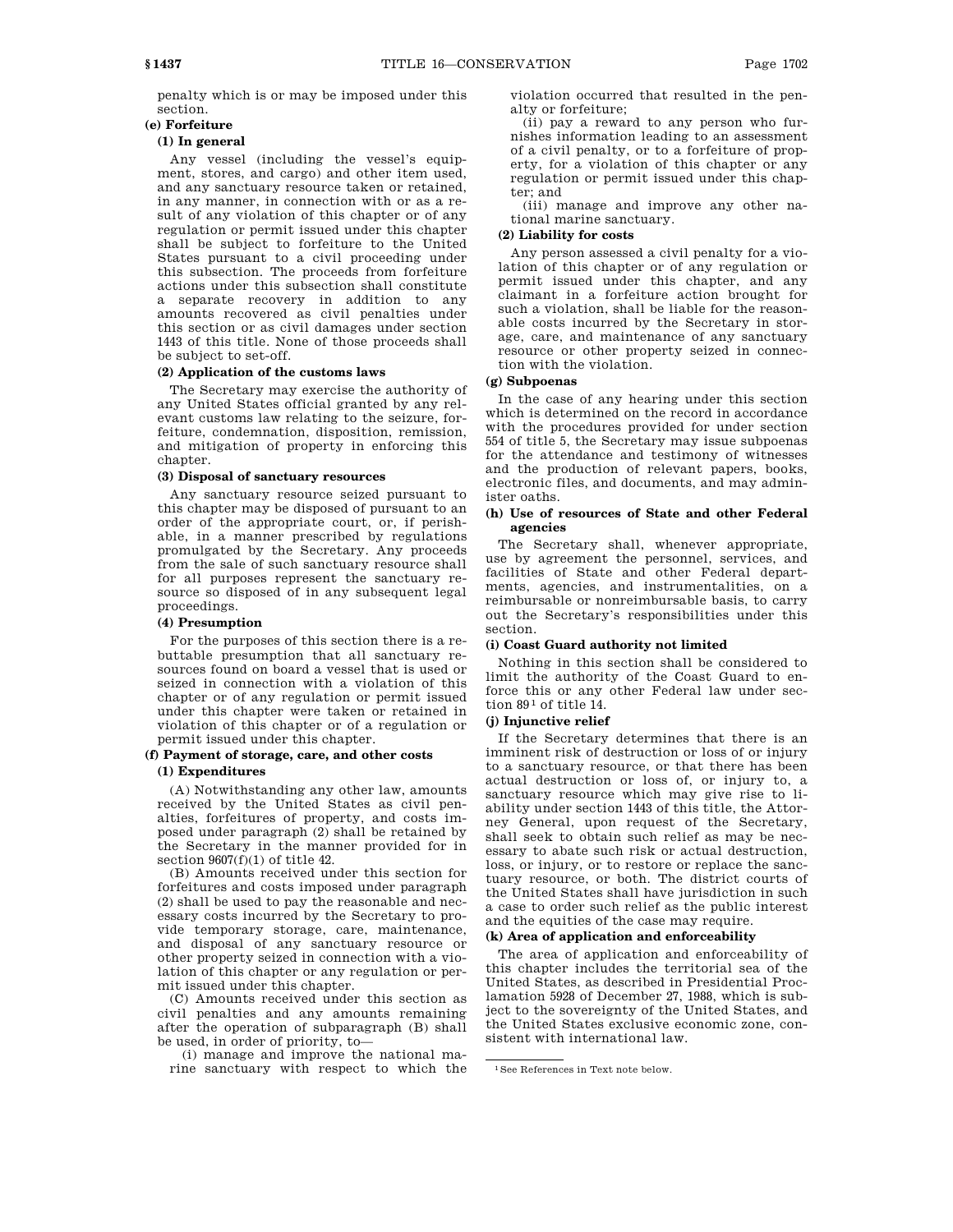# **(***l***) Nationwide service of process**

In any action by the United States under this chapter, process may be served in any district where the defendant is found, resides, transacts business, or has appointed an agent for the service of process.

(Pub. L. 92–532, title III, §307, as added Pub. L. 98–498, title I, §102, Oct. 19, 1984, 98 Stat. 2302; amended Pub. L. 100–627, title II, §207, Nov. 7, 1988, 102 Stat. 3219; Pub. L. 102–587, title II, §2107(a)–(c), (e), Nov. 4, 1992, 106 Stat. 5043, 5044; Pub. L. 104–283, §9(c), Oct. 11, 1996, 110 Stat. 3367; Pub. L. 106–513, §8, Nov. 13, 2000, 114 Stat. 2387.)

### REFERENCES IN TEXT

Section 89 of title 14, referred to in subsec. (i), was redesignated section 522 of title 14 by Pub. L. 115–282, title I, §105(b), Dec. 4, 2018, 132 Stat. 4200, and references to section 89 of title 14 deemed to refer to such redesignated section, see section 123(b)(1) of Pub. L. 115–282, set out as a References to Sections of Title 14 as Redesignated by Pub. L. 115–282 note preceding section 101 of Title 14, Coast Guard.

Presidential Proclamation 5928 of December 27, 1988, referred to in subsec. (k), is set out as a note under section 1331 of Title 43, Public Lands.

#### **AMENDMENTS**

2000—Subsec. (b)(6). Pub. L. 106–513, §8(a), added par. (6).

Subsecs. (c) to (f). Pub. L. 106–513, §8(b), added subsec. (c) and redesignated former subsecs. (c) to (e) as (d) to (f), respectively. Former subsec. (f) redesignated (g).

Subsec. (g). Pub. L. 106–513, §8(b), (c), redesignated subsec. (f) as (g) and inserted ''electronic files,'' after

''books,''. Former subsec. (g) redesignated (h). Subsecs. (h) to (k). Pub. L. 106–513, §8(b), redesignated subsecs. (g) to (j) as (h) to  $(k)$ , respectively.

Subsec. (*l*). Pub. L. 106–513, §8(c), added subsec. (*l*).

1996—Subsec. (e)(1)(A). Pub. L. 104–283 made technical amendment to reference in original act which appears

in text as reference to section 9607(f)(1) of title 42. 1992—Subsec. (c)(1). Pub. L. 102–587, §2107(a)(1), sub-

stituted ''\$100,000'' for ''\$50,000''.

Subsec. (c)(3). Pub. L. 102–587, §2107(a)(2), struck out ''and may be proceeded against in any district court of the United States having jurisdiction'' after ''assessed for such violation'' and inserted at end ''Such penalty shall constitute a maritime lien on the vessel and may be recovered in an action in rem in the district court of the United States having jurisdiction over the vessel.''

Subsec. (d)(1). Pub. L. 102–587, §2107(b), inserted at end ''The proceeds from forfeiture actions under this subsection shall constitute a separate recovery in addition to any amounts recovered as civil penalties under this section or as civil damages under section 1443 of this title. None of those proceeds shall be subject to set-off.''

Subsec. (e)(1). Pub. L. 102–587, §2107(c), added par. (1) and struck out former par. (1) which read as follows: ''IN GENERAL.—Notwithstanding any other law, the Secretary may use amounts received under this section in the form of civil penalties, forfeitures of property, and costs imposed under paragraph (2) to pay—

''(A) the reasonable and necessary costs incurred by the Secretary in providing temporary storage, care, and maintenance of any sanctuary resource or other property seized under this section pending disposition of any civil proceeding relating to any alleged violation with respect to which such property or sanctuary resource was seized; and

''(B) a reward to any person who furnishes information leading to an assessment of a civil penalty, or to a forfeiture of property, for a violation of this chapter or of any regulation or permit issued under this chapter.''

Subsec. (j). Pub. L. 102–587, §2107(e), added subsec. (j). 1988—Pub. L. 100–627 amended section generally, substituting provisions consisting of subsecs. (a) to (i) relating to enforcement activities in general, powers of authorized officers, civil penalties, forfeiture, payment of storage, care, and other costs, subpoenas, use of resources of State and other Federal agencies, Coast Guard authority, and injunctive relief for former provisions consisting of subsecs. (a) to (c) relating to enforcement activities in general, civil penalties, and jurisdiction.

#### TRANSFER OF FUNCTIONS

For transfer of authorities, functions, personnel, and assets of the Coast Guard, including the authorities and functions of the Secretary of Transportation relating thereto, to the Department of Homeland Security, and for treatment of related references, see sections 468(b), 551(d), 552(d), and 557 of Title 6, Domestic Security, and the Department of Homeland Security Reorganization Plan of November 25, 2002, as modified, set out as a note under section 542 of Title 6.

### STUDY OF JOINT ENFORCEMENT OF MARINE SANCTUARY REGULATIONS

Pub. L. 102–241, §51, Dec. 19, 1991, 105 Stat. 2227, directed Secretary of Transportation and Secretary of Commerce, not later than one year after Dec. 19, 1991, to submit to Congress a joint report describing methods by which Coast Guard enforcement efforts under the Marine Protection, Research, and Sanctuaries Act of 1972 (16 U.S.C. 1431 et seq., 1447 et seq., 33 U.S.C. 1401 et seq., 2801 et seq.) could be enhanced and coordinated with those of the National Oceanic and Atmospheric Administration.

# **§ 1438. Repealed. Pub. L. 100–627, title II, § 203(1), Nov. 7, 1988, 102 Stat. 3214**

Section, Pub. L. 92–532, title III, §308, as added Pub. L. 98–498, title I, §102, Oct. 19, 1984, 98 Stat. 2303, authorized appropriations for fiscal years 1985 to 1988.

### **§ 1439. Regulations**

The Secretary may issue such regulations as may be necessary to carry out this chapter.

(Pub. L. 92–532, title III, §308, formerly §309, as added Pub. L. 98–498, title I, §102, Oct. 19, 1984, 98 Stat. 2303; renumbered §308, Pub. L. 100–627, title II, §203(2), Nov. 7, 1988, 102 Stat. 3214; Pub. L. 106–513, §9, Nov. 13, 2000, 114 Stat. 2387.)

#### PRIOR PROVISIONS

A prior section 308 of Pub. L. 92–532 was classified to section 1438 of this title, prior to repeal by section 203(1) of Pub. L. 100–627.

### AMENDMENTS

2000—Pub. L. 106–513 amended section catchline and text generally. Prior to amendment, text read as follows: ''If any provision of this Act or the application thereof to any person or circumstances is held invalid, the validity of the remainder of this Act and of the application of such provision to other persons and circumstances shall not be affected thereby.''

### **§ 1440. Research, monitoring, and education**

#### **(a) In general**

The Secretary shall conduct, support, or coordinate research, monitoring, evaluation, and education programs consistent with subsections (b) and (c) and the purposes and policies of this chapter.

### **(b) Research and monitoring**

**(1) In general**

The Secretary may—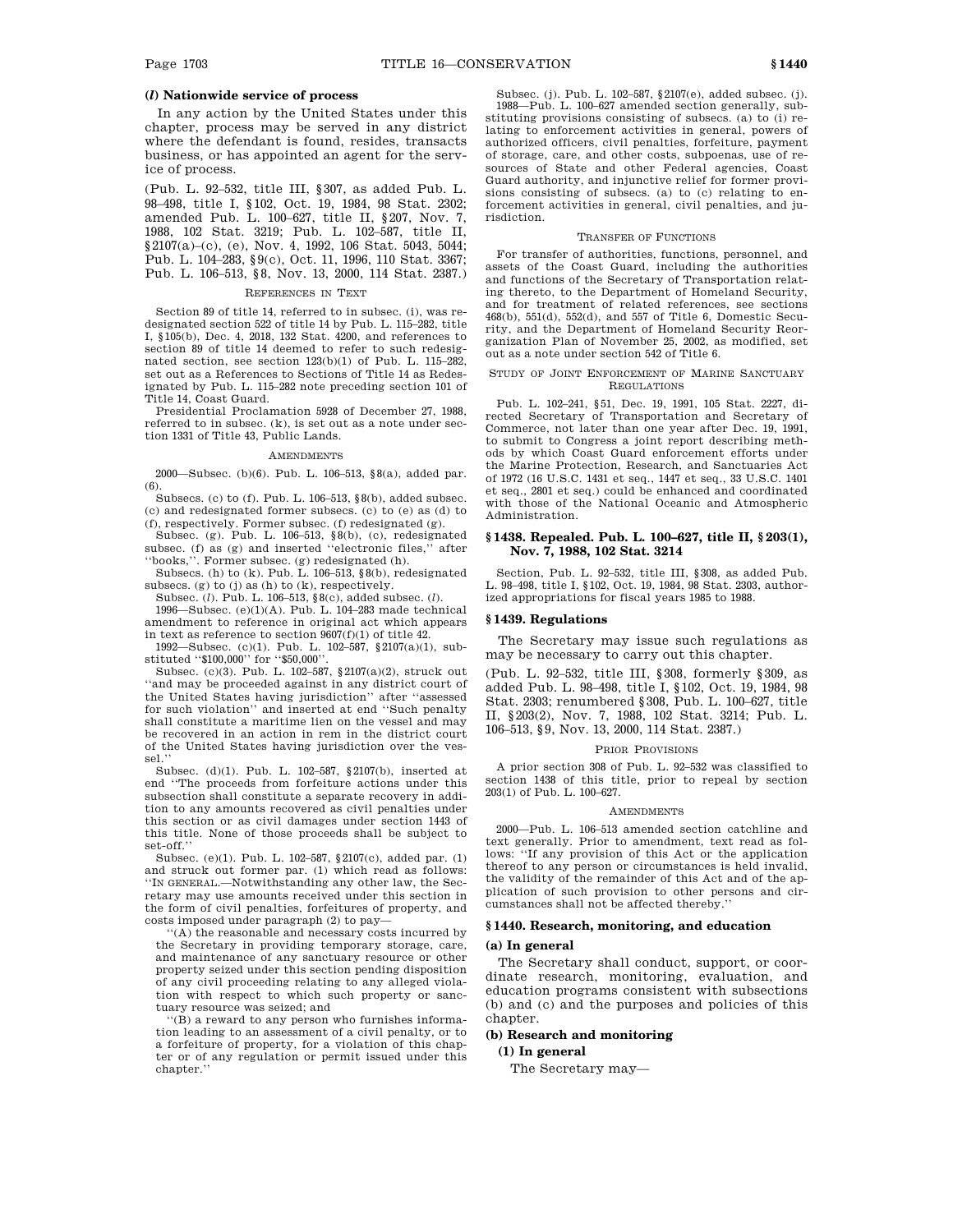(A) support, promote, and coordinate research on, and long-term monitoring of, sanctuary resources and natural processes that occur in national marine sanctuaries, including exploration, mapping, and environmental and socioeconomic assessment;

(B) develop and test methods to enhance degraded habitats or restore damaged, injured, or lost sanctuary resources; and

(C) support, promote, and coordinate research on, and the conservation, curation, and public display of, the cultural, archeological, and historical resources of national marine sanctuaries.

# **(2) Availability of results**

The results of research and monitoring conducted, supported, or permitted by the Secretary under this subsection shall be made available to the public.

# **(c) Education**

### **(1) In general**

The Secretary may support, promote, and coordinate efforts to enhance public awareness, understanding, and appreciation of national marine sanctuaries and the System. Efforts supported, promoted, or coordinated under this subsection must emphasize the conservation goals and sustainable public uses of national marine sanctuaries and the System.

### **(2) Educational activities**

Activities under this subsection may include education of the general public, teachers, students, national marine sanctuary users, and ocean and coastal resource managers.

### **(d) Interpretive facilities**

#### **(1) In general**

The Secretary may develop interpretive facilities near any national marine sanctuary.

### **(2) Facility requirement**

Any facility developed under this subsection must emphasize the conservation goals and sustainable public uses of national marine sanctuaries by providing the public with information about the conservation, recreational, ecological, historical, cultural, archeological, scientific, educational, or esthetic qualities of the national marine sanctuary.

### **(e) Consultation and coordination**

In conducting, supporting, and coordinating research, monitoring, evaluation, and education programs under subsection (a) and developing interpretive facilities under subsection (d), the Secretary may consult or coordinate with Federal, interstate, or regional agencies, States or local governments.

(Pub. L. 92–532, title III, §309, as added Pub. L. 100–627, title II, §203(3), Nov. 7, 1988, 102 Stat. 3214; amended Pub. L. 102–587, title II, §2108, Nov. 4, 1992, 106 Stat. 5045; Pub. L. 106–513, §10, Nov. 13, 2000, 114 Stat. 2388.)

#### PRIOR PROVISIONS

A prior section 309 of Pub. L. 92–532 was renumbered section 308 and is classified to section 1439 of this title.

#### AMENDMENTS

2000—Pub. L. 106–513 amended section catchline and text generally. Prior to amendment, text read as follows:

''(a) IN GENERAL.—The Secretary shall conduct research, monitoring, evaluation, and education programs as are necessary and reasonable to carry out the purposes and policies of this chapter.

''(b) PROMOTION AND COORDINATION OF SANCTUARY USE.—The Secretary shall take such action as is necessary and reasonable to promote and coordinate the use of national marine sanctuaries for research, monitoring, and education purposes. Such action may include consulting with Federal agencies, States, local governments, regional agencies, interstate agencies, or other persons to promote use of one or more sanctuaries for research, monitoring, and education, including coordination with the National Estuarine Research Reserve System.

1992—Pub. L. 102–587 amended section generally. Prior to amendment, section read as follows: ''The Secretary shall take such action as is necessary to promote and coordinate the use of national marine sanctuaries for research purposes, including—

''(1) requiring that the National Oceanic and Atmospheric Administration, in conducting or supporting marine research, give priority to research involving national marine sanctuaries; and

''(2) consulting with other Federal and State agencies to promote use by such agencies of one or more sanctuaries for marine research.''

### **§ 1441. Special use permits**

## **(a) Issuance of permits**

The Secretary may issue special use permits which authorize the conduct of specific activities in a national marine sanctuary if the Secretary determines such authorization is necessary—

(1) to establish conditions of access to and use of any sanctuary resource; or

(2) to promote public use and understanding of a sanctuary resource.

# **(b) Public notice required**

The Secretary shall provide appropriate public notice before identifying any category of activity subject to a special use permit under subsection (a).

### **(c) Permit terms**

A permit issued under this section—

(1) shall authorize the conduct of an activity only if that activity is compatible with the purposes for which the sanctuary is designated and with protection of sanctuary resources;

(2) shall not authorize the conduct of any activity for a period of more than 5 years unless renewed by the Secretary;

(3) shall require that activities carried out under the permit be conducted in a manner that does not destroy, cause the loss of, or injure sanctuary resources; and

(4) shall require the permittee to purchase and maintain comprehensive general liability insurance, or post an equivalent bond, against claims arising out of activities conducted under the permit and to agree to hold the United States harmless against such claims.

# **(d) Fees**

# **(1) Assessment and collection**

The Secretary may assess and collect fees for the conduct of any activity under a permit issued under this section.

### **(2) Amount**

The amount of a fee under this subsection shall be equal to the sum of—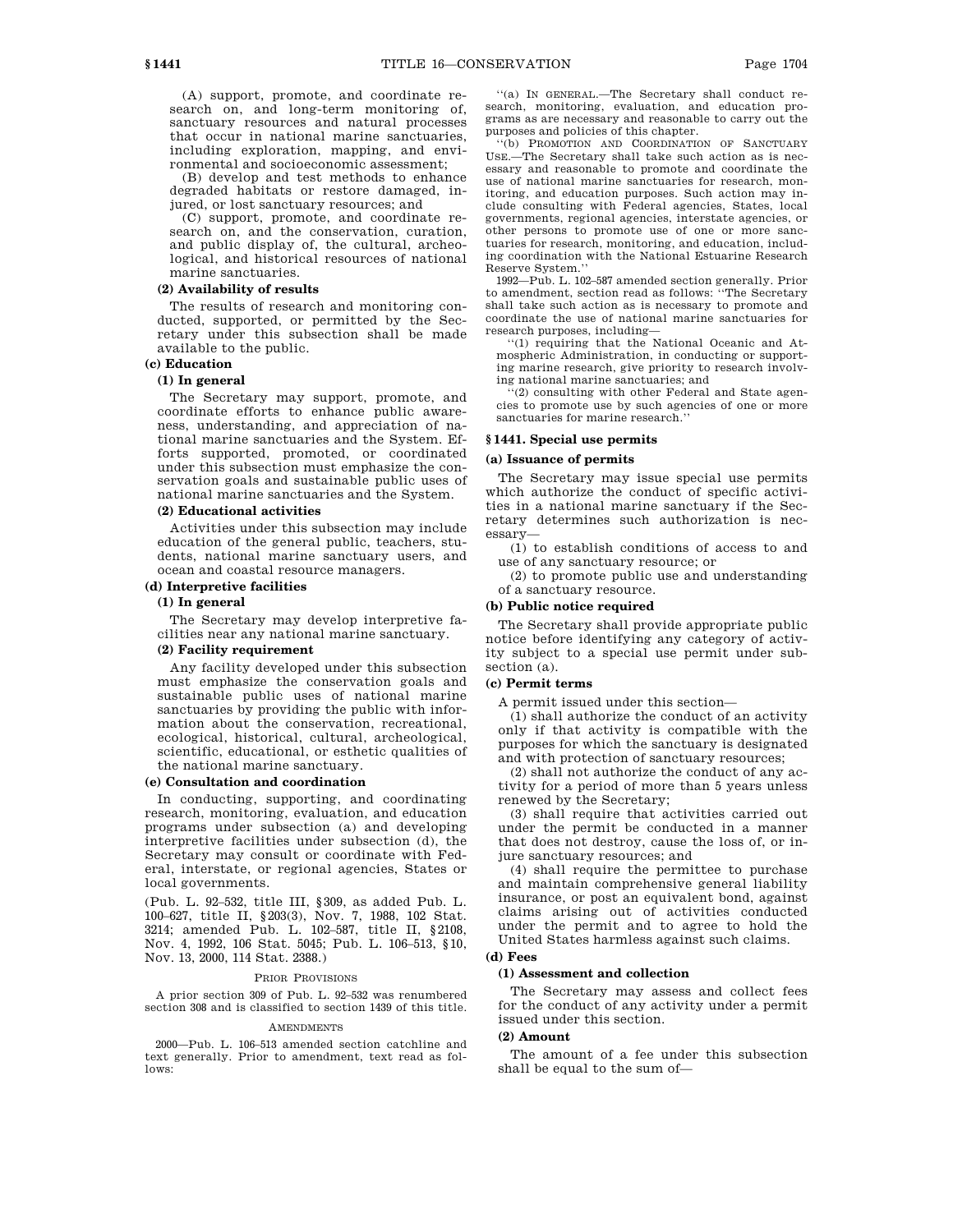(A) costs incurred, or expected to be incurred, by the Secretary in issuing the permit;

(B) costs incurred, or expected to be incurred, by the Secretary as a direct result of the conduct of the activity for which the permit is issued, including costs of monitoring the conduct of the activity; and

(C) an amount which represents the fair market value of the use of the sanctuary resource.

### **(3) Use of fees**

Amounts collected by the Secretary in the form of fees under this section may be used by the Secretary—

(A) for issuing and administering permits under this section; and

(B) for expenses of managing national marine sanctuaries.

### **(4) Waiver or reduction of fees**

The Secretary may accept in-kind contributions in lieu of a fee under paragraph (2)(C), or waive or reduce any fee assessed under this subsection for any activity that does not derive profit from the access to or use of sanctuary resources.

### **(e) Violations**

Upon violation of a term or condition of a permit issued under this section, the Secretary may—

(1) suspend or revoke the permit without compensation to the permittee and without liability to the United States;

(2) assess a civil penalty in accordance with section 1437 of this title; or

(3) both.

### **(f) Reports**

Each person issued a permit under this section shall submit an annual report to the Secretary not later than December 31 of each year which describes activities conducted under that permit and revenues derived from such activities during the year.

# **(g) Fishing**

Nothing in this section shall be considered to require a person to obtain a permit under this section for the conduct of any fishing activities in a national marine sanctuary.

(Pub. L. 92–532, title III, §310, as added Pub. L. 100–627, title II, §203(3), Nov. 7, 1988, 102 Stat. 3214; amended Pub. L. 106–513, §11, Nov. 13, 2000, 114 Stat. 2389.)

### AMENDMENTS

2000—Subsec. (b). Pub. L. 106–513, §11(1), added subsec. (b). Former subsec. (b) redesignated (c).

Subsec. (c). Pub. L. 106–513,  $$11(1)$ , (2), redesignated subsec. (b) as (c) and substituted ''insurance, or post an equivalent bond,'' for ''insurance'' in par. (4). Former subsec. (c) redesignated (d).

Subsec. (d). Pub. L. 106–513, §11(1), redesignated subsec. (c) as (d). Former subsec. (d) redesignated (e).

Subsec. (d)(2)(C). Pub. L. 106–513, §11(3), substituted ''resource.'' for ''resource and a reasonable return to the United States Government.''

Subsec. (d)(3)(B). Pub. L. 106–513, §11(4), struck out ''designating and'' after ''expenses of''.

Subsec. (d)(4). Pub. L. 106–513, §11(5), added par. (4). Subsecs. (e) to (g). Pub. L. 106–513, §11(1), redesignated subsecs. (d) to (f) as (e) to (g), respectively.

# **§ 1442. Cooperative agreements, donations, and acquisitions**

### **(a) Agreements and grants**

The Secretary may enter into cooperative agreements, contracts, or other agreements with, or make grants to, States, local governments, regional agencies, interstate agencies, or other persons to carry out the purposes and policies of this chapter.

# **(b) Authorization to solicit donations**

The Secretary may enter into such agreements with any nonprofit organization authorizing the organization to solicit private donations to carry out the purposes and policies of this chapter.

### **(c) Donations**

The Secretary may accept donations of funds, property, and services for use in designating and administering national marine sanctuaries under this chapter. Donations accepted under this section shall be considered as a gift or bequest to or for the use of the United States.

### **(d) Acquisitions**

The Secretary may acquire by purchase, lease, or exchange, any land, facilities, or other property necessary and appropriate to carry out the purposes and policies of this chapter.

### **(e) Use of resources of other government agencies**

The Secretary may, whenever appropriate, enter into an agreement with a State or other Federal agency to use the personnel, services, or facilities of such agency on a reimbursable or nonreimbursable basis, to assist in carrying out the purposes and policies of this chapter.

### **(f) Authority to obtain grants**

Notwithstanding any other provision of law that prohibits a Federal agency from receiving assistance, the Secretary may apply for, accept, and use grants from other Federal agencies, States, local governments, regional agencies, interstate agencies, foundations, or other persons, to carry out the purposes and policies of this chapter.

(Pub. L. 92–532, title III, §311, as added Pub. L. 100–627, title II, §203(3), Nov. 7, 1988, 102 Stat. 3215; amended Pub. L. 102–587, title II, §2109, Nov. 4, 1992, 106 Stat. 5045; Pub. L. 104–283, §9(d), Oct. 11, 1996, 110 Stat. 3367; Pub. L. 106–513, §12, Nov. 13, 2000, 114 Stat. 2389.)

#### **AMENDMENTS**

2000—Subsec. (a). Pub. L. 106–513, §12(a), amended heading and text of subsec. (a) generally. Prior to amendment, text read as follows: ''The Secretary may enter into cooperative agreements, financial agreements, grants, contracts, or other agreements with States, local governments, regional agencies, interstate agencies, or other persons to carry out the purposes and policies of this chapter.

Subsecs. (e), (f). Pub. L. 106–513, §12(b), added subsecs. (e) and (f).

1996—Pub. L. 104–283 made technical amendment to directory language of Pub. L. 102–587. See 1992 Amendment note below.

1992—Pub. L. 102–587, as amended by Pub. L. 104–283, amended section generally. Prior to amendment, section read as follows: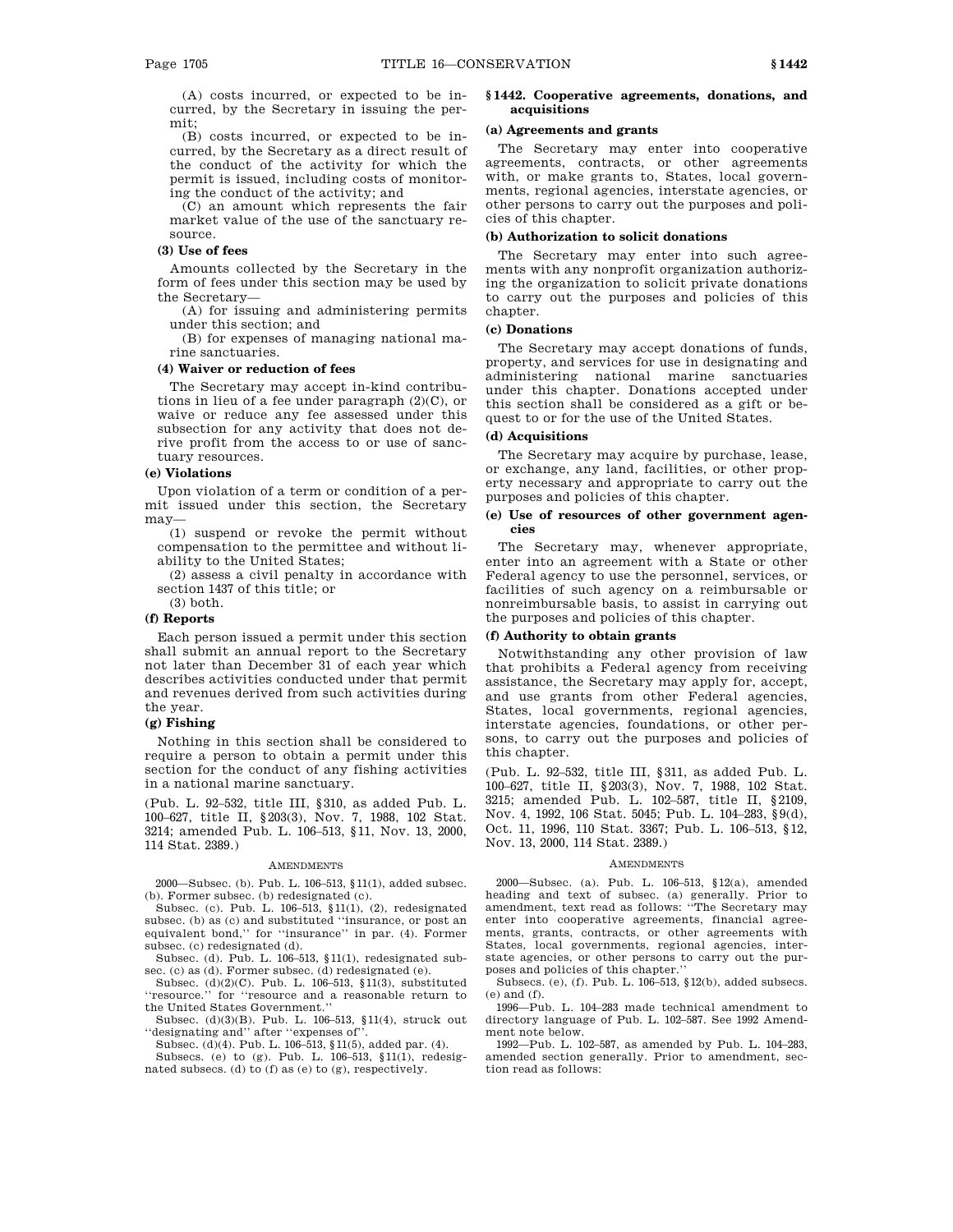''(a) COOPERATIVE AGREEMENTS.—The Secretary may enter into cooperative agreements with any nonprofit organization—

'(1) to aid and promote interpretive, historical, scientific, and educational activities; and

''(2) for the solicitation of private donations for the support of such activities.

'(b) DONATIONS.-The Secretary may accept donations of funds, property, and services for use in designating and administering national marine sanctuaries under this chapter.''

> ENHANCING SUPPORT FOR NATIONAL MARINE **SANCTUARIES**

Section 2204 of title II of Pub. L. 102–587, which was formerly set out as a note under this section, was renumbered section 316 of Pub. L. 92–532, The National Marine Sanctuaries Act, by Pub. L. 104–283, §6(a), Oct. 11, 1996, 110 Stat. 3364, and is classified to section 1445b of this title.

### **§ 1443. Destruction or loss of, or injury to, sanctuary resources**

### **(a) Liability**

# **(1) Liability to United States**

Any person who destroys, causes the loss of, or injures any sanctuary resource is liable to the United States for an amount equal to the sum of—

(A) the amount of response costs and damages resulting from the destruction, loss, or injury; and

(B) interest on that amount calculated in the manner described under section 2705 of title 33.

### **(2) Liability in rem**

Any vessel used to destroy, cause the loss of, or injure any sanctuary resource shall be liable in rem to the United States for response costs and damages resulting from such destruction, loss, or injury. The amount of that liability shall constitute a maritime lien on the vessel and may be recovered in an action in rem in any district court of the United States that has jurisdiction over the vessel.

### **(3) Defenses**

A person is not liable under this subsection if that person establishes that—

(A) the destruction or loss of, or injury to, the sanctuary resource was caused solely by an act of God, an act of war, or an act or omission of a third party, and the person acted with due care;

(B) the destruction, loss, or injury was caused by an activity authorized by Federal or State law; or

(C) the destruction, loss, or injury was negligible.

### **(4) Limits to liability**

Nothing in sections 4281–4289 of the Revised Statutes of the United States or section 30706 of title 46 shall limit the liability of any person under this chapter.

# **(b) Response actions and damage assessment**

# **(1) Response actions**

The Secretary may undertake or authorize all necessary actions to prevent or minimize the destruction or loss of, or injury to, sanctuary resources, or to minimize the imminent risk of such destruction, loss, or injury.

### **(2) Damage assessment**

The Secretary shall assess damages to sanctuary resources in accordance with section  $1432(6)$  of this title.

# **(c) Civil actions for response costs and damages**

(1) The Attorney General, upon request of the Secretary, may commence a civil action against any person or vessel who may be liable under subsection (a) for response costs and damages. The Secretary, acting as trustee for sanctuary resources for the United States, shall submit a request for such an action to the Attorney General whenever a person may be liable for such costs or damages.

(2) An action under this subsection may be brought in the United States district court for any district in which—

(A) the defendant is located, resides, or is doing business, in the case of an action against a person;

(B) the vessel is located, in the case of an action against a vessel; or

(C) the destruction of, loss of, or injury to a sanctuary resource occurred.

#### **(d) Use of recovered amounts**

Response costs and damages recovered by the Secretary under this section shall be retained by the Secretary in the manner provided for in section  $9607(f)(1)$  of title 42, and used as follows:

### **(1) Response costs**

Amounts recovered by the United States for costs of response actions and damage assessments under this section shall be used, as the Secretary considers appropriate—

(A) to reimburse the Secretary or any other Federal or State agency that conducted those activities; and

(B) after reimbursement of such costs, to restore, replace, or acquire the equivalent of any sanctuary resource.

### **(2) Other amounts**

All other amounts recovered shall be used, in order of priority—

(A) to restore, replace, or acquire the equivalent of the sanctuary resources that were the subject of the action, including for costs of monitoring and the costs of curation and conservation of archeological, historical, and cultural sanctuary resources;

(B) to restore degraded sanctuary resources of the national marine sanctuary that was the subject of the action, giving priority to sanctuary resources and habitats that are comparable to the sanctuary resources that were the subject of the action; and

(C) to restore degraded sanctuary resources of other national marine sanctuaries.

### **(3) Federal-State coordination**

Amounts recovered under this section with respect to sanctuary resources lying within the jurisdiction of a State shall be used under paragraphs  $(2)(A)$  and  $(B)$  in accordance with the court decree or settlement agreement and an agreement entered into by the Secretary and the Governor of that State.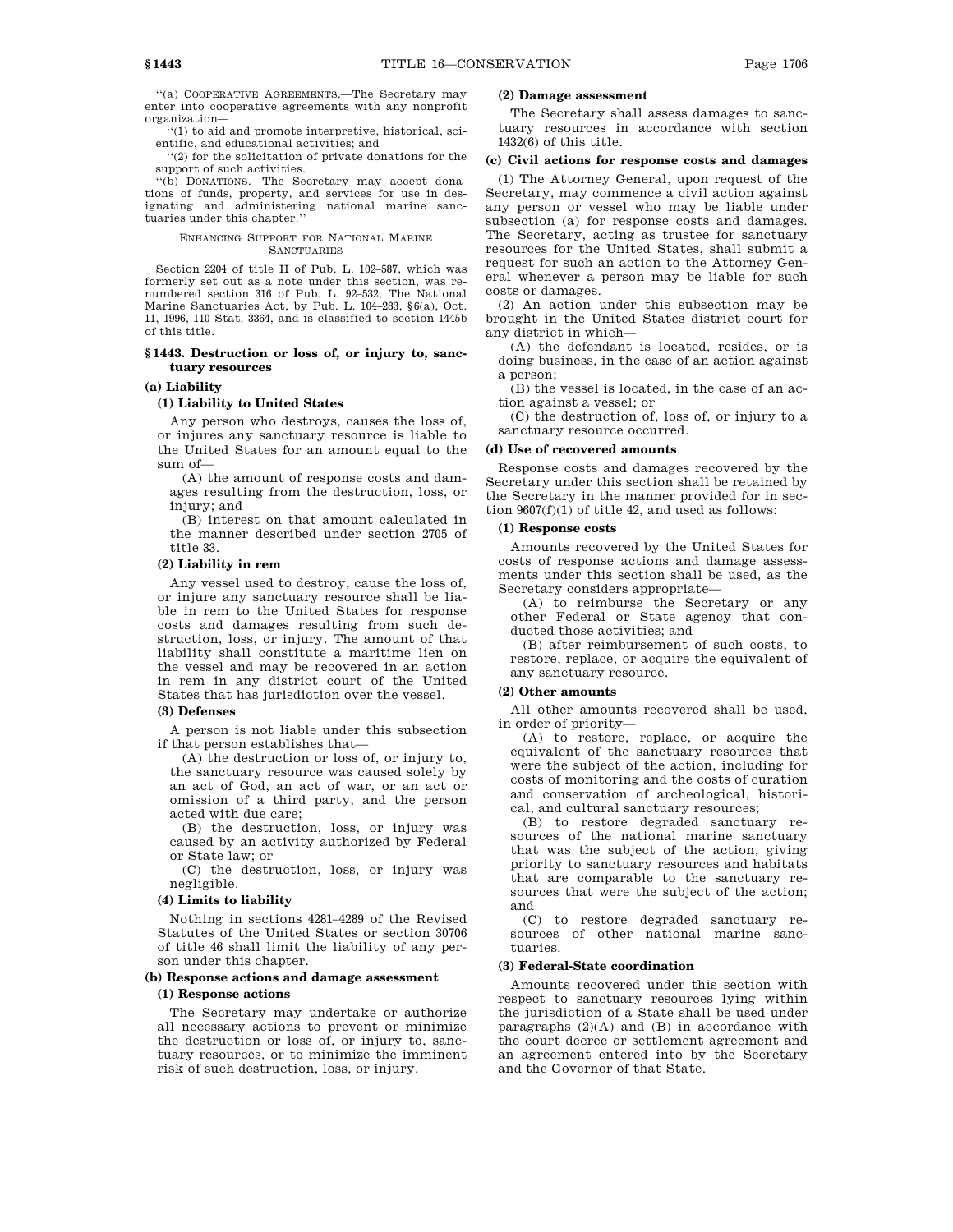# **(e) Statute of limitations**

An action for response costs or damages under subsection (c) shall be barred unless the complaint is filed within 3 years after the date on which the Secretary completes a damage assessment and restoration plan for the sanctuary resources to which the action relates.

(Pub. L. 92–532, title III, §312, as added Pub. L. 100–627, title II, §204(a), Nov. 7, 1988, 102 Stat. 3215; amended Pub. L. 102–587, title II, §§2107(d), 2110, Nov. 4, 1992, 106 Stat. 5044, 5045; Pub. L. 104–283, §9(e), Oct. 11, 1996, 110 Stat. 3367; Pub. L. 106–513, §§13, 19(c), Nov. 13, 2000, 114 Stat. 2389, 2393.)

#### REFERENCES IN TEXT

Sections 4281–4289 of the Revised Statutes of the United States, referred to in subsec. (a)(4), were classified to sections 181 to 188 of the former Appendix to Title 46, Shipping, and section 175 of former Title 46. Sections 4281 to 4287 and 4289 of the Revised Statutes were repealed and restated in chapter 305 of Title 46, Shipping, by Pub. L. 109–304, §§6(c), 19, Oct. 6, 2006, 120 Stat. 1509, 1710. Section 4288 of the Revised Statutes (section 175 of former Title 46) was repealed by act Oct. 9, 1940, ch. 777, §7, 54 Stat. 1028. For disposition of sections of the former Appendix to Title 46, see Disposition Table preceding section 101 of Title 46.

### **CODIFICATION**

In subsec. (a)(4), ''section 30706 of title 46'' substituted for ''section 3 of the Act of February 13, 1893,'' on authority of Pub. L. 109–304, §18(c), Oct. 6, 2006, 120 Stat. 1709, which Act enacted section 30706 of Title 46, Shipping.

#### AMENDMENTS

2000—Subsec. (a)(1). Pub. L. 106–513, §19(c), amended par. (1) heading.

Subsec. (c). Pub. L. 106–513, §13(a), designated existing provisions as par. (1), struck out ''in the United States district court for the appropriate district'' after ''civil action'', and added par. (2).

Subsec. (d)(1), (2). Pub. L. 106–513, §13(b), added pars. (1) and (2) and struck out former pars. (1) and (2) which read as follows:

''(1) RESPONSE COSTS AND DAMAGE ASSESSMENTS.— Twenty percent of amounts recovered under this section, up to a maximum balance of \$750,000, shall be used to finance response actions and damage assessments by the Secretary.

''(2) RESTORATION, REPLACEMENT, MANAGEMENT, AND IMPROVEMENT.—Amounts remaining after the operation of paragraph (1) shall be used, in order of priority—

''(A) to restore, replace, or acquire the equivalent of the sanctuary resources which were the subject of the action;

''(B) to manage and improve the national marine sanctuary within which are located the sanctuary resources which were the subject of the action; and

''(C) to manage and improve any other national marine sanctuary.

Subsec. (e). Pub. L. 106–513, §13(c), added subsec. (e). 1996—Subsec. (b)(1). Pub. L. 104–283 made technical amendment to directory language of Pub. L. 102–587, §2110(d). See 1992 Amendment note below.

1992—Subsec. (a)(1). Pub. L. 102–587, §2110(a), amended par. (1) generally. Prior to amendment, par. (1) read as follows: ''IN GENERAL.—Subject to paragraph (3), any person who destroys, causes the loss of, or injures any sanctuary resource is liable to the United States for response costs and damages resulting from such destruction, loss, or injury.''

Subsec. (a)(2). Pub. L. 102–587, §2110(b), inserted at end ''The amount of that liability shall constitute a maritime lien on the vessel and may be recovered in an action in rem in any district court of the United States that has jurisdiction over the vessel.

Subsec. (a)(4). Pub. L. 102–587, §2110(c), added par. (4). Subsec. (b)(1). Pub. L. 102–587, §2110(d), as amended by Pub. L. 104–283, inserted ''or authorize'' after ''undertake<sup>'</sup>

Subsec. (d). Pub. L. 102–587, §2107(d)(1), struck out ''and civil penalties under section 1437 of this title'' after ''Secretary under this section''.

Subsec. (d)(3), (4). Pub. L. 102–587, §§2107(d)(2), 2110(e), redesignated par. (4) as (3), inserted ''the court decree or settlement agreement and'' after ''in accordance with'', and struck out former par. (3) which read as follows: ''Amounts recovered under section 1437 of this title in the form of civil penalties shall be used by the Secretary in accordance with section 1437(e) of this title and paragraphs (2)(B) and (C) of this subsection.''

#### EFFECTIVE DATE

Pub. L. 100–627, title II, §204(c), Nov. 7, 1988, 102 Stat. 3217, provided that: ''Amounts in the form of damages received by the United States after November 30, 1986, for destruction or loss of, or injury to, a sanctuary resource (as that term is defined in section 302(8) of the Act [16 U.S.C. 1432(8)] (as amended by this Act)) shall be subject to section 312 of the Act [16 U.S.C. 1443] (as amended by this Act).''

### **§ 1444. Authorization of appropriations**

There are authorized to be appropriated to the Secretary—

- (1) to carry out this chapter—
- (A) \$32,000,000 for fiscal year 2001;
- (B) \$34,000,000 for fiscal year 2002;
- (C) \$36,000,000 for fiscal year 2003;
- (D) \$38,000,000 for fiscal year 2004;
- (E) \$40,000,000 for fiscal year 2005; and

(2) for construction projects at national marine sanctuaries, \$6,000,000 for each of fiscal years 2001, 2002, 2003, 2004, and 2005.

(Pub. L. 92–532, title III, §313, as added Pub. L. 100–627, title II, §208, Nov. 7, 1988, 102 Stat. 3221; amended Pub. L. 101–605, §10(a), Nov. 16, 1990, 104 Stat. 3095; Pub. L. 102–587, title II, §2111, Nov. 4, 1992, 106 Stat. 5046; Pub. L. 104–283, §3, Oct. 11, 1996, 110 Stat. 3363; Pub. L. 106–513, §14, Nov. 13, 2000, 114 Stat. 2390.)

#### **AMENDMENTS**

2000—Pub. L. 106–513 amended section generally, substituting provisions authorizing appropriations to carry out this chapter for fiscal years 2001 to 2005 for provisions authorizing such appropriations for fiscal years 1997 to 1999.

1996—Pub. L. 104–283 amended section generally, substituting provisions authorizing appropriations to carry out this chapter for fiscal years 1997 to 1999 for provisions authorizing such appropriations for fiscal years 1993 to 1996.

1992—Pub. L. 102–587 amended section generally, substituting provisions relating to authorization of appropriations for fiscal years 1993 to 1996 to carry out this chapter for provisions relating to authorization of appropriations for fiscal years 1989 to 1992 to carry out general administration, management of national marine sanctuaries and site review and analysis of national marine sanctuaries of this chapter.

1990—Par. (2)(C). Pub. L. 101–605 substituted ''\$4,000,000'' for ''\$3,000,000''.

# **§ 1445. U.S.S. Monitor artifacts and materials**

### **(a) Congressional policy**

In recognition of the historical significance of the wreck of the United States ship Monitor to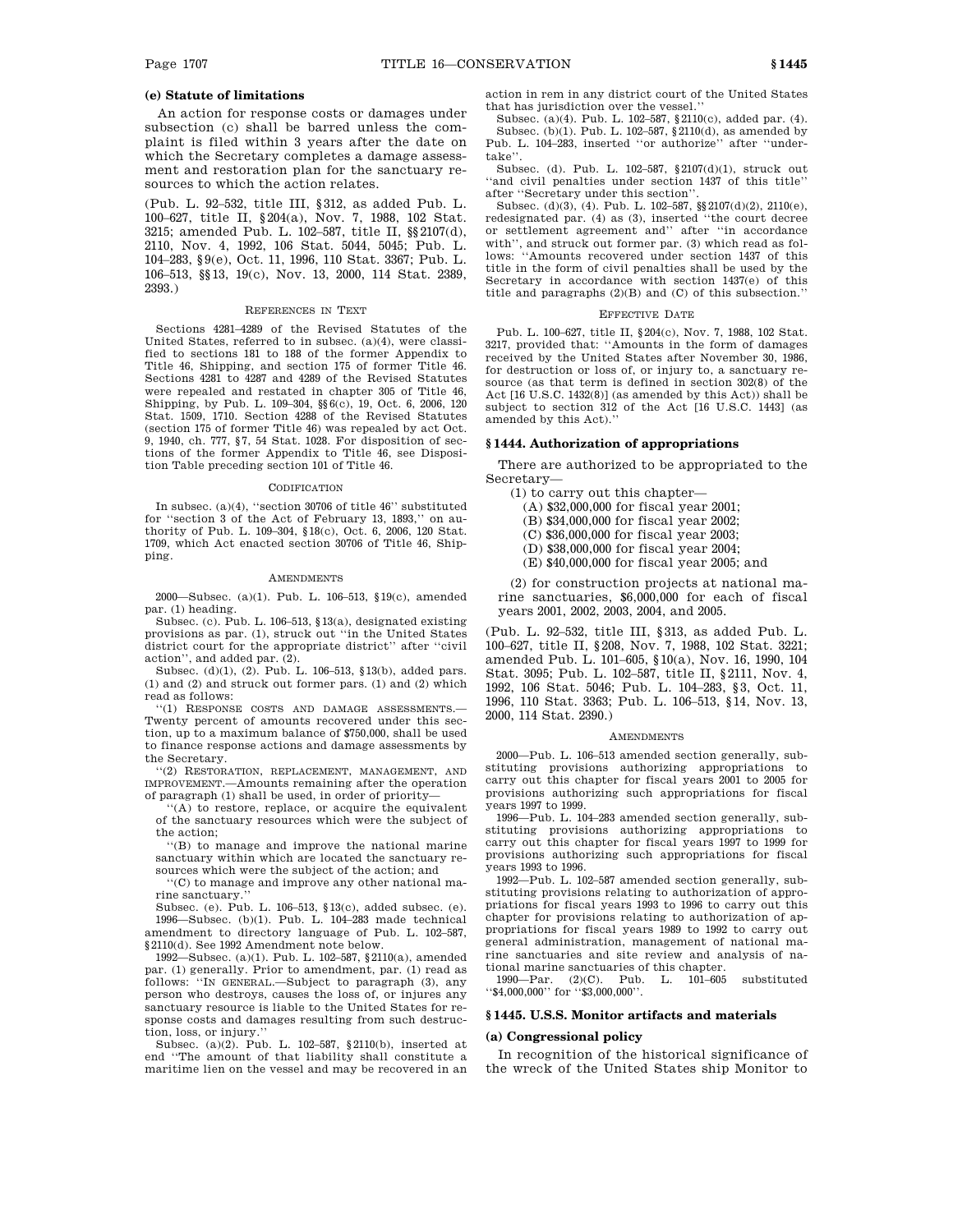coastal North Carolina and to the area off the coast of North Carolina known as the Graveyard of the Atlantic, the Congress directs that a suitable display of artifacts and materials from the United States ship Monitor be maintained permanently at an appropriate site in coastal North Carolina.

### **(b) Disclaimer**

This section shall not affect the following:

### **(1) Responsibilities of Secretary**

The responsibilities of the Secretary to provide for the protection, conservation, and display of artifacts and materials from the United States ship Monitor.

### **(2) Authority of Secretary**

The authority of the Secretary to designate the Mariner's Museum, located at Newport News, Virginia, as the principal museum for coordination of activities referred to in paragraph (1).

(Pub. L. 92–532, title III, §314, as added Pub. L. 100–627, title II, §208, Nov. 7, 1988, 102 Stat. 3222; amended Pub. L. 106–513, §15, Nov. 13, 2000, 114 Stat. 2391.)

### **AMENDMENTS**

2000—Subsecs. (b), (c). Pub. L. 106–513 redesignated subsec. (c) as (b) and struck out former subsec. (b) which required the Secretary to submit a plan for a suitable display in coastal North Carolina of artifacts and materials of the United States ship Monitor.

### MANAGEMENT, RECOVERY, AND PRESERVATION PLAN FOR U.S.S. MONITOR

Pub. L. 104–283, §4, Oct. 11, 1996, 110 Stat. 3363, provided that: ''The Secretary of Commerce shall, within 12 months after the date of the enactment of this Act [Oct. 11, 1996], prepare and submit to the Committee on Resources [now Committee on Natural Resources] of the House of Representatives and the Committee on Commerce, Science, and Transportation of the Senate a long-range, comprehensive plan for the management, stabilization, preservation, and recovery of artifacts and materials of the U.S.S. MONITOR. In preparing and implementing the plan, the Secretary shall to the extent feasible utilize the resources of other Federal and private entities with expertise and capabilities that are helpful.''

### GRAVEYARD OF THE ATLANTIC ARTIFACTS

Pub. L. 102–587, title II, §2201, Nov. 4, 1992, 106 Stat. 5047, provided that:

''(a) ACQUISITION OF SPACE.—Pursuant to section 314 of the Marine Protection, Research, and Sanctuaries Act of 1972 (16 U.S.C. 1445) and consistent with the Cooperative Agreement entered into in October, 1989, between the National Oceanic and Atmospheric Administration and the Mariner's Museum of Newport News, Virginia, the Secretary of Commerce shall make a grant for the acquisition of space in Hatteras Village, North Carolina, for—

''(1) the display and interpretation of artifacts recovered from the area of the Atlantic Ocean adjacent to North Carolina generally known as the Graveyard of the Atlantic, including artifacts recovered from the Monitor National Marine Sanctuary; and

''(2) administration and operations of the Monitor National Marine Sanctuary.

'(b) AUTHORIZATION.—To carry out the responsibilities of the Secretary of Commerce under this section, there are authorized to be appropriated to the Sec-retary of Commerce a total of \$800,000 for fiscal years 1993 and 1994, to remain available until expended.

''(c) FEDERAL SHARE.—Not more than two-thirds of the cost of space acquired under this section may be paid with amounts provided pursuant to this section.''

### **§ 1445a. Advisory Councils**

### **(a) Establishment**

The Secretary may establish one or more advisory councils (in this section referred to as an ''Advisory Council'') to advise and make recommendations to the Secretary regarding the designation and management of national marine sanctuaries. The Advisory Councils shall be exempt from the Federal Advisory Committee Act.

# **(b) Membership**

Members of the Advisory Councils may be appointed from among—

(1) persons employed by Federal or State agencies with expertise in management of natural resources;

(2) members of relevant Regional Fishery Management Councils established under section 1852 of this title; and

(3) representatives of local user groups, conservation and other public interest organizations, scientific organizations, educational organizations, or others interested in the protection and multiple use management of sanctuary resources.

### **(c) Limits on membership**

For sanctuaries designated after November 4, 1992, the membership of Advisory Councils shall be limited to no more than 15 members.

# **(d) Staffing and assistance**

The Secretary may make available to an Advisory Council any staff, information, administrative services, or assistance the Secretary determines are reasonably required to enable the Advisory Council to carry out its functions.

### **(e) Public participation and procedural matters**

The following guidelines apply with respect to the conduct of business meetings of an Advisory Council:

(1) Each meeting shall be open to the public, and interested persons shall be permitted to present oral or written statements on items on the agenda.

(2) Emergency meetings may be held at the call of the chairman or presiding officer.

(3) Timely notice of each meeting, including the time, place, and agenda of the meeting, shall be published locally and in the Federal Register, except that in the case of a meeting of an Advisory Council established to provide assistance regarding any individual national marine sanctuary the notice is not required to be published in the Federal Register.

(4) Minutes of each meeting shall be kept and contain a summary of the attendees and matters discussed.

(Pub. L. 92–532, title III, §315, as added Pub. L. 102–587, title II, §2112, Nov. 4, 1992, 106 Stat. 5046; amended Pub. L. 104–283, §§5, 9(f), Oct. 11, 1996, 110 Stat. 3363, 3368; Pub. L. 106–513, §§16, 19(b)(5), Nov. 13, 2000, 114 Stat. 2391, 2393.)

#### REFERENCES IN TEXT

The Federal Advisory Committee Act, referred to in subsec. (a), is Pub. L. 92–463, Oct. 6, 1972, 86 Stat. 770, as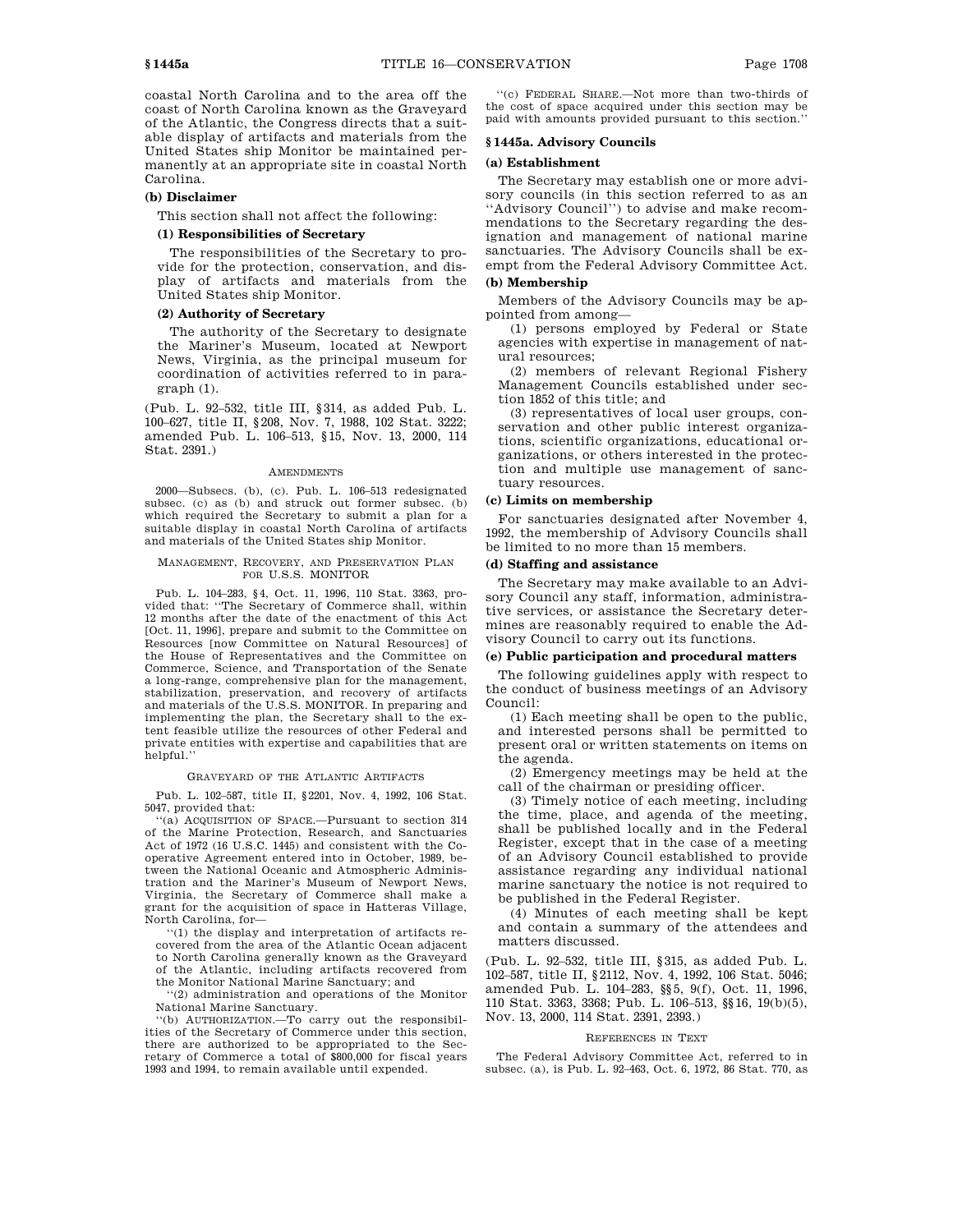amended, which is set out in the Appendix to Title 5, Government Organization and Employees.

### AMENDMENTS

2000—Subsec. (a). Pub. L. 106–513, §16, substituted ''advise and make recommendations'' for ''provide assistance''.

Subsec. (b)(2). Pub. L. 106–513, §19(b)(5), made technical amendment to reference in original act which appears in text as reference to section 1852 of this title. 1996—Pub. L. 104–283, §9(f), made technical amend-

ment to directory language of Pub. L. 102–587, §2112, which added this section.

Subsec. (e)(3). Pub. L. 104–283, §5, inserted before period at end '', except that in the case of a meeting of an Advisory Council established to provide assistance regarding any individual national marine sanctuary the notice is not required to be published in the Federal Register''.

### **§ 1445b. Enhancing support for national marine sanctuaries**

### **(a) Authority**

The Secretary may establish a program consisting of—

(1) the creation, adoption, and publication in the Federal Register by the Secretary of a symbol for the national marine sanctuary program, or for individual national marine sanctuaries or the System;

(2) the solicitation of persons to be designated as official sponsors of the national marine sanctuary program or of individual national marine sanctuaries;

(3) the designation of persons by the Secretary as official sponsors of the national marine sanctuary program or of individual sanctuaries;

(4) the authorization by the Secretary of the manufacture, reproduction, or other use of any symbol published under paragraph (1), including the sale of items bearing such a symbol, by official sponsors of the national marine sanctuary program or of individual national marine sanctuaries;

(5) the creation, marketing, and selling of products to promote the national marine sanctuary program, and entering into exclusive or nonexclusive agreements authorizing entities to create, market or sell on the Secretary's behalf;

(6) the solicitation and collection by the Secretary of monetary or in-kind contributions from official sponsors for the manufacture, reproduction or use of the symbols published under paragraph (1);

(7) the retention of any monetary or in-kind contributions collected under paragraphs (5) and (6) by the Secretary; and

(8) the expenditure and use of any monetary and in-kind contributions, without appropriation, by the Secretary to designate and manage national marine sanctuaries.

Monetary and in-kind contributions raised through the sale, marketing, or use of symbols and products related to an individual national marine sanctuary shall be used to support that sanctuary.

#### **(b) Contract authority**

The Secretary may contract with any person for the creation of symbols or the solicitation of official sponsors under subsection (a).

# **(c) Restrictions**

The Secretary may restrict the use of the symbols published under subsection (a), and the designation of official sponsors of the national marine sanctuary program or of individual national marine sanctuaries to ensure compatibility with the goals of the national marine sanctuary program.

### **(d) Property of United States**

Any symbol which is adopted by the Secretary and published in the Federal Register under subsection (a) is deemed to be the property of the United States.

### **(e) Prohibited activities**

It is unlawful for any person—

(1) designated as an official sponsor to influence or seek to influence any decision by the Secretary or any other Federal official related to the designation or management of a national marine sanctuary, except to the extent that a person who is not so designated may do so;

(2) to represent himself or herself to be an official sponsor absent a designation by the Secretary;

(3) to manufacture, reproduce, or otherwise use any symbol adopted by the Secretary under subsection  $(a)(1)$ , including to sell any item bearing such a symbol, unless authorized by the Secretary under subsection (a)(4) or subsection (f); or

(4) to violate any regulation promulgated by the Secretary under this section.

### **(f) Collaborations**

The Secretary may authorize the use of a symbol adopted by the Secretary under subsection (a)(1) of this section by any person engaged in a collaborative effort with the Secretary to carry out the purposes and policies of this chapter and to benefit a national marine sanctuary or the System.

# **(g) Authorization for non-profit partner organization to solicit sponsors**

# **(1) In general**

The Secretary may enter into an agreement with a non-profit partner organization authorizing it to assist in the administration of the sponsorship program established under this section. Under an agreement entered into under this paragraph, the Secretary may authorize the non-profit partner organization to solicit persons to be official sponsors of the national marine sanctuary system or of individual national marine sanctuaries, upon such terms as the Secretary deems reasonable and will contribute to the successful administration of the sanctuary system. The Secretary may also authorize the non-profit partner organization to collect the statutory contribution from the sponsor, and, subject to paragraph (2), transfer the contribution to the Secretary.

### **(2) Reimbursement for administrative costs**

Under the agreement entered into under paragraph (1), the Secretary may authorize the non-profit partner organization to retain not more than 5 percent of the amount of mon-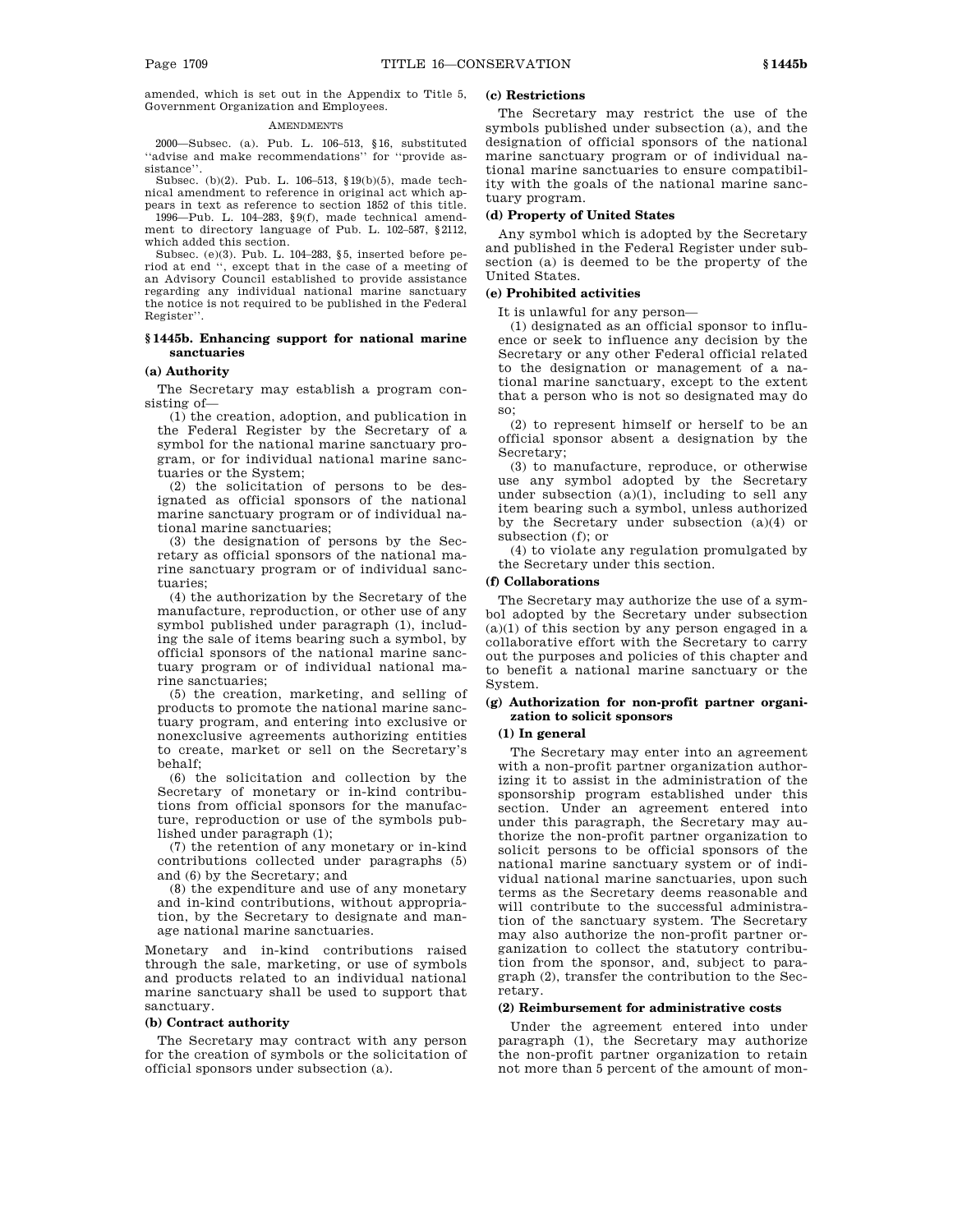etary contributions it receives from official sponsors under the agreement to offset the administrative costs of the organization in soliciting sponsors.

# **(3) Partner organization defined**

In this subsection, the term ''partner organization'' means an organization that—

(A) draws its membership from individuals, private organizations, corporations, academic institutions, or State and local governments; and

(B) is established to promote the understanding of, education relating to, and the conservation of the resources of a particular sanctuary or 2 or more related sanctuaries.

(Pub. L. 92–532, title III, §316, formerly Pub. L. 102–587, title II, §2204, Nov. 4, 1992, 106 Stat. 5049; renumbered §316 of Pub. L. 92–532 and amended Pub. L. 104–283, §6, Oct. 11, 1996, 110 Stat. 3364; Pub. L. 106–513, §17, Nov. 13, 2000, 114 Stat. 2391.)

#### **CODIFICATION**

Section was set out as a note under section 1442 of this title prior to renumbering by Pub. L. 104–283.

#### **AMENDMENTS**

2000—Subsec. (a)(1). Pub. L. 106–513, §17(1), inserted ''or the System'' after ''sanctuaries''. Subsec. (a)(4). Pub. L. 106–513, §17(2), substituted

''manufacture, reproduction, or other use of any symbol published under paragraph (1), including the sale of items bearing such a symbol,'' for ''use of any symbol published under paragraph (1)'.

Subsec. (e)(3). Pub. L. 106–513, §17(3), amended par. (3) generally. Prior to amendment, par. (3) read as follows: ''to manufacture, reproduce, or use any symbol adopted by the Secretary absent designation as an official sponsor and without payment of a monetary or in-kind contribution to the Secretary; and''.

Subsecs. (f), (g). Pub. L. 106–513, §17(4), added subsecs. (f) and (g).

1996—Subsec. (a). Pub. L. 104–283, §6(b)(7), inserted at end ''Monetary and in-kind contributions raised through the sale, marketing, or use of symbols and products related to an individual national marine sanctuary shall be used to support that sanctuary.

Pub. L. 104–283, §6(b)(2), substituted ''Authority'' for ''Project'' as heading and ''The Secretary may establish a program consisting of'' for ''The project shall consist of'' in introductory provisions.

Pub. L.  $104-283$ ,  $\S(6b)(1)$ , redesignated subsec. (b) as (a) and struck out former subsec. (a) which read as follows: ''Beginning on November 4, 1992, the Secretary shall conduct a 2-year pilot project to enhance funding for designation and management of national marine sanctuaries.''

Subsec. (a)(5). Pub. L. 104–283, §6(b)(6), added par. (5). Former par. (5) redesignated (6).

Pub. L. 104–283, §6(b)(3), substituted ''solicitation'' for ''establishment'' and ''monetary or in-kind contributions'' for ''fees''.

Subsec. (a)(6). Pub. L. 104–283, §6(b)(6), redesignated par. (5) as (6). Former par. (6) redesignated (7).

Pub. L. 104–283, §6(b)(4), substituted ''monetary or inkind contributions collected'' for ''fees assessed'' and 'paragraphs (5) and (6)'' for "paragraph (5)" and struck out ''in an interest-bearing revolving fund'' after ''by the Secretary'

Subsec. (a)(7). Pub. L. 104–283, §6(b)(6), redesignated par. (6) as (7). Former par. (7) redesignated (8).

Pub. L. 104–283, §6(b)(5), inserted ''and use'' after ''ex-penditure'', substituted ''monetary and in-kind contributions'' for ''fees'', and struck out ''and any interest in the fund established under paragraph (6)'' before '', without appropriation''.

Subsec. (a)(8). Pub. L.  $104-283$ ,  $§6(b)(6)$ , redesignated par. (7) as (8).

Subsec. (b). Pub. L. 104–283, §6(b)(9), substituted ''subsection (a)" for "subsection (b)".

Pub. L. 104–283, §6(b)(1), redesignated subsec. (c) as (b). Former subsec. (b) redesignated (a). Subsec. (c). Pub. L. 104–283, §6(b)(9), substituted ''sub-

section (a)" for "subsection (b)". Pub. L. 104–283, §6(b)(1), redesignated subsec. (d) as

(c). Former subsec. (c) redesignated (b). Subsec. (d). Pub. L. 104–283, §6(b)(9), substituted ''sub-

section (a)" for "subsection (b)".

Pub. L. 104–283,  $\S6(b)(1)$ , redesignated subsec. (e) as (d). Former subsec. (d) redesignated (c).

Subsec. (e). Pub. L. 104–283,  $\S6(b)(8)$ , struck out "(1)" before ''It is unlawful'', redesignated subpars. (A) to (D) as pars. (1) to (4), respectively, in par. (3), substituted ''monetary or in-kind contribution'' for ''fee'', and struck out former par. (2) which read as follows: ''Violation of this subsection shall be considered a violation of this chapter.

Pub. L. 104–283, §6(b)(1), redesignated subsec. (f) as (e). Former subsec. (e) redesignated (d).

Subsec. (f). Pub. L. 104–283, §6(b)(1), redesignated subsec.  $(f)$  as  $(e)$ .

Subsec. (g). Pub. L. 104–283, §6(b)(1), struck out heading and text of subsec. (g). Text read as follows: ''No later than 30 months after November 4, 1992, the Secretary shall submit a report on the pilot project to Congress regarding the success of the program in providing additional funds for management and operation of national marine sanctuaries.''

Subsec. (h). Pub. L. 104–283, §6(b)(1), struck out heading and text of subsec. (h). Text read as follows: ''In this section—

''(1) the term 'national marine sanctuary' or 'national marine sanctuaries' means a national marine sanctuary or sanctuaries designated under this chapter, or by other law in accordance with this chapter;

''(2) the term 'official sponsor' means any person designated by the Secretary who is authorized to manufacture, reproduce, or use any symbol created, adopted, and published in the Federal Register under this section for a fee paid to the Secretary; and

''(3) the term 'Secretary' means the Secretary of Commerce.''

### **§ 1445c. Dr. Nancy Foster Scholarship Program**

### **(a) Establishment**

The Secretary shall establish and administer through the National Ocean Service the Dr. Nancy Foster Scholarship Program. Under the program, the Secretary shall award graduate education scholarships in oceanography, marine biology or maritime archeology, to be known as Dr. Nancy Foster Scholarships.

### **(b) Purposes**

The purposes of the Dr. Nancy Foster Scholarship Program are—

(1) to recognize outstanding scholarship in oceanography, marine biology, or maritime archeology, particularly by women and members of minority groups; and

(2) to encourage independent graduate level research in oceanography, marine biology, or maritime archeology.

### **(c) Award**

Each Dr. Nancy Foster Scholarship—

(1) shall be used to support graduate studies in oceanography, marine biology, or maritime archeology at a graduate level institution of higher education; and

(2) shall be awarded in accordance with guidelines issued by the Secretary.

### **(d) Distribution of funds**

The amount of each Dr. Nancy Foster Scholarship shall be provided directly to a recipient se